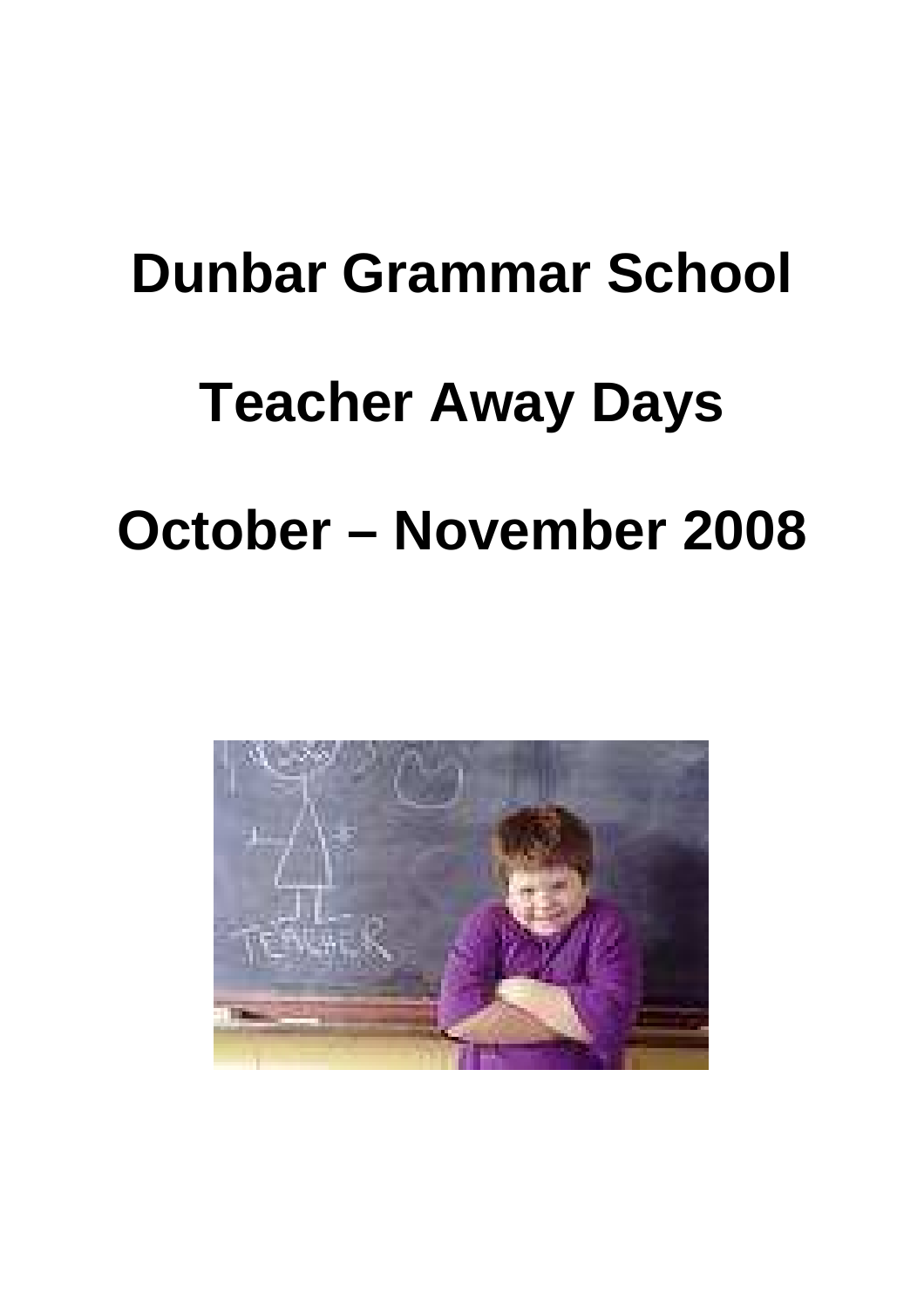## **Contents**

| <b>Agenda for Away Days</b>                                                                                     | 3  |  |
|-----------------------------------------------------------------------------------------------------------------|----|--|
| <b>Staff participating</b>                                                                                      |    |  |
| <b>Session 1: Curriculum for Excellence</b>                                                                     | 5  |  |
| <b>Session 2: School Aims / Vision</b>                                                                          | 6  |  |
| What motivated you to become a teacher?<br>$\bullet$                                                            | 6  |  |
| What are the key qualities you wish to encourage in your students?<br>$\bullet$                                 | 8  |  |
| What are the main educational principles that guide the daily life of<br>$\bullet$<br>our school?               | 10 |  |
| Name three things that our school values highly in students?<br>٠                                               | 12 |  |
| Name three things that our school values highly in teachers?                                                    | 13 |  |
| Name three things of which our school is most proud of and say<br>$\bullet$<br>what values are implied in them? | 16 |  |
| What symbols and signs do you see in the school that represent<br>$\bullet$<br>important school values?         | 18 |  |
| Why do you think parents send their sons or daughters to our<br>$\bullet$<br>school?                            | 20 |  |
| Would you send your children to Dunbar Grammar School?<br>٠                                                     | 22 |  |
| Values suggested by staff                                                                                       | 25 |  |
| <b>Further Comments</b>                                                                                         | 28 |  |
| <b>Appendix – Questions on Values</b>                                                                           | 29 |  |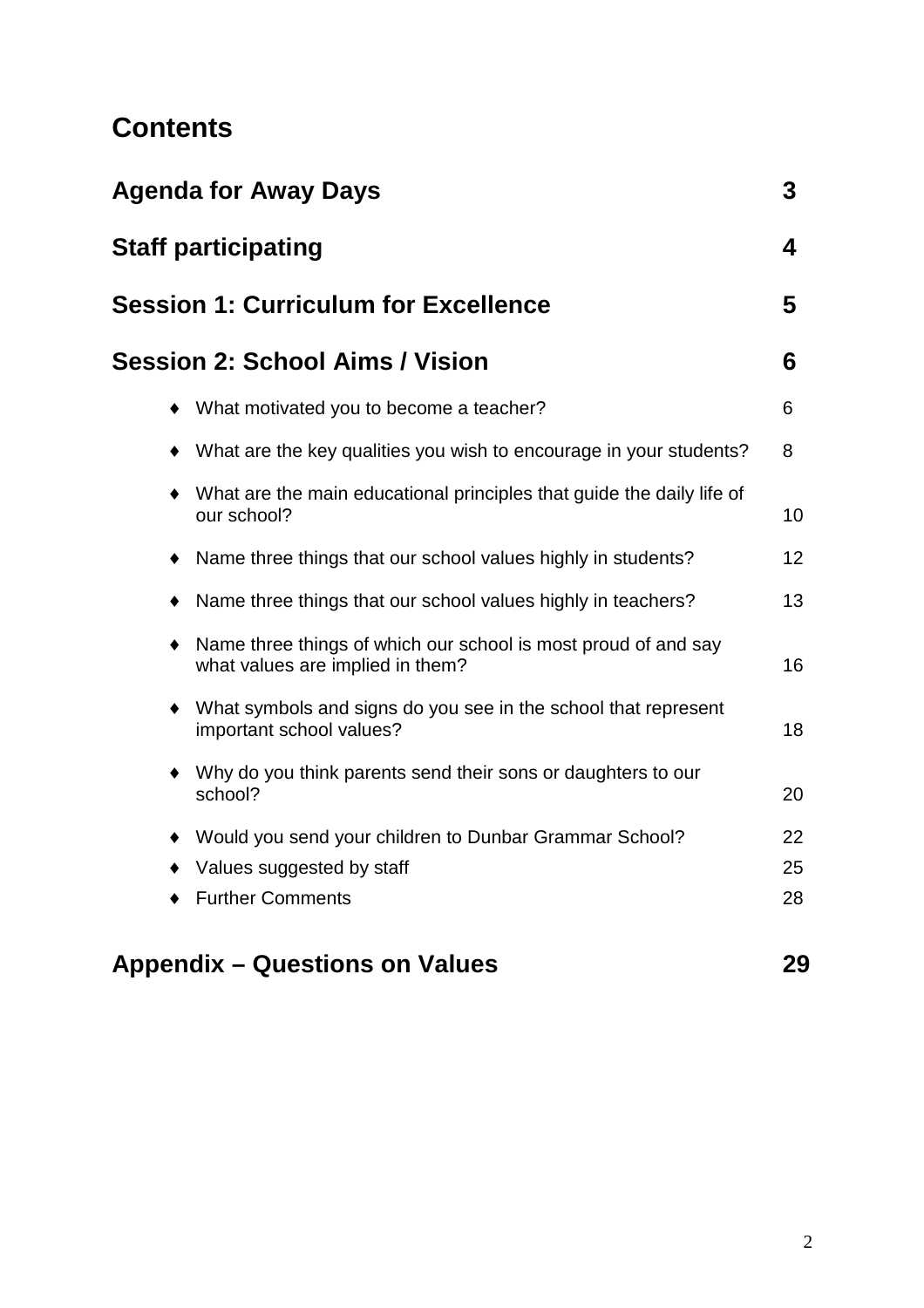## **Teacher Away Days**

This year all classroom teachers took part in one of four away days at The Rocks Hotel in Dunbar. The agenda is detailed below.

## **Thurs 23rd Oct, Wed 29th Oct, Tues 4th Nov, Mon 10th Nov**

### **Schedule**

| Time       | <b>Event</b>                     | <b>Person</b>                |
|------------|----------------------------------|------------------------------|
| 10.00 am   | Arrive - Tea/Coffee              |                              |
| $10.15$ am | <b>Curriculum for Excellence</b> | Paul Raffaelli/Derek Simpson |
| 11.30 am   | Tea/Coffee                       |                              |
| 11.45 am   | <b>Curriculum for Excellence</b> | Paul Raffaelli/Derek Simpson |
| 12.45 pm   | Lunch                            |                              |
| 1.15 pm    | <b>School Aims/Vision</b>        | Gavin Clark/Ruth Munro       |
| 2.30 pm    | Tea/Coffee                       |                              |
| 2.45 pm    | School Aims/Vision               | Gavin Clark/Ruth Munro       |
| 3.45 pm    | Close                            |                              |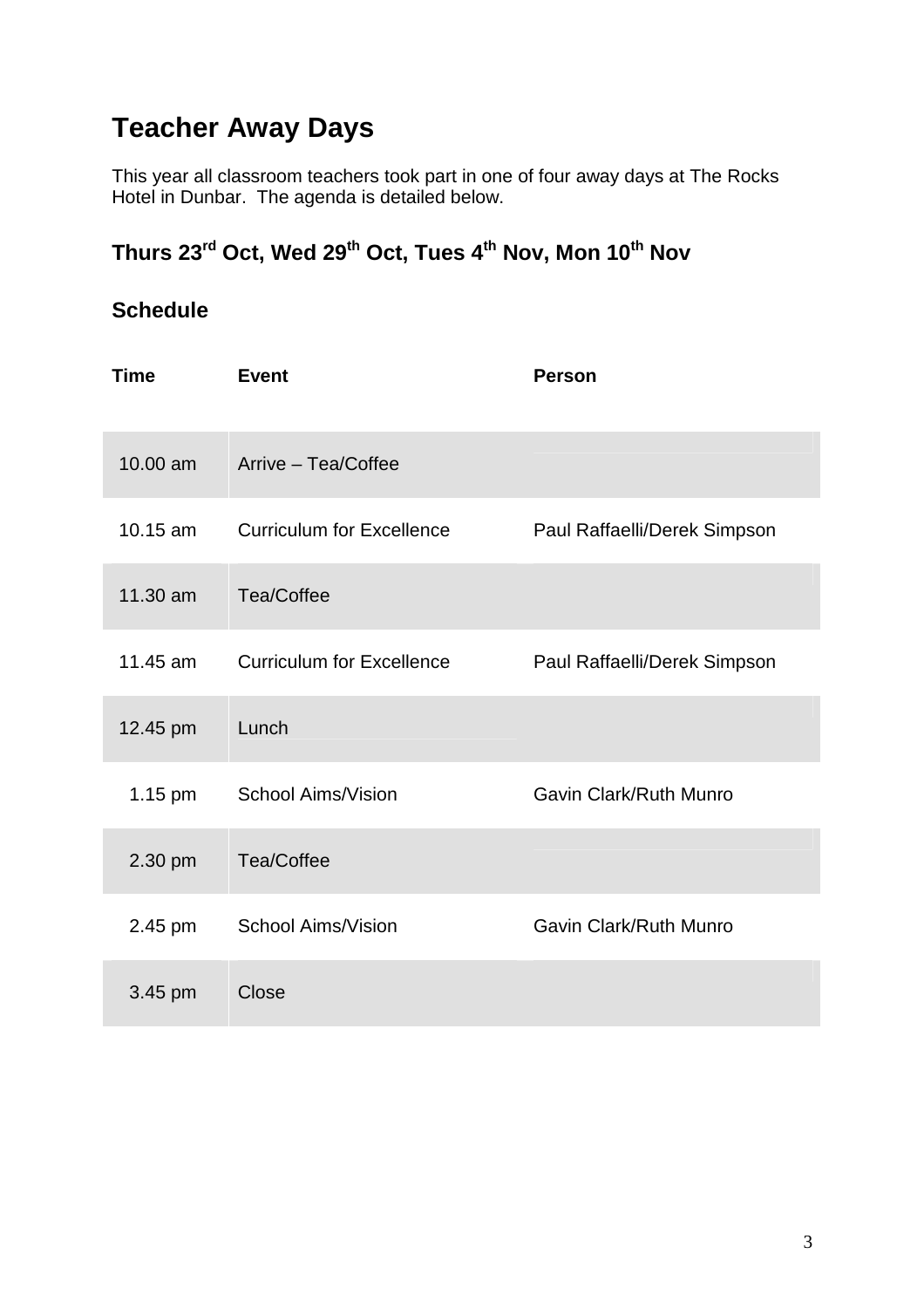The staff who took part in the away days were as follows:

## **Thursday 23rd Oct Wednesday 29th Oct**

| Gavin          | Clark         | Ruth    | Munro          |
|----------------|---------------|---------|----------------|
| Derek          | Simpson       | Paul    | Raffaelli      |
|                |               |         |                |
| Rachel         | Dallas        | Susan   | Aitken         |
| Ciaran         | Earle         | Lucy    | Anderson       |
| Tom            | Fendick       | Louise  | Farquhar       |
| Eric           | Fraser        | Suzanne | Hamilton       |
| Paul           | Huish         | Emily   | Ingrey-Counter |
| Liz            | Layhe         | Andrew  | <b>McGlen</b>  |
| <b>Bridget</b> | Lyle          | Tracey  | Miller         |
| Ken            | Robertson     | Mags    | Sweeney        |
| Paul           | Smith         | Mark    | Tennant        |
| Emily          | <b>Wallis</b> | Lynne   | Tracey         |
| Gillian        | Williams      | Julia   | Waters         |

## **Tuesday 4th Nov Monday 10th Nov**

| Gavin           | Clark           | <b>Ruth</b>     | <b>Munro</b>      |
|-----------------|-----------------|-----------------|-------------------|
| <b>Derek</b>    | Simpson         | Paul            | Raffaelli         |
|                 |                 |                 |                   |
| Naomi           | <b>Barnes</b>   | Richard         | <b>Bueckhardt</b> |
| Dougie          | <b>Burns</b>    | <b>Roderick</b> | Carter            |
| Alice           | Clubb           | Ben             | Davies-Jenkins    |
| Gina            | <b>Davies</b>   | Julian          | King              |
| Elaine          | Fell            | Katie           | McLeod            |
| Catherine       | MacAulay        | Fionna          | Payton            |
| Janet           | McDougall-Welch | Andrew          | Thomson           |
| Sharlene        | Muir            | Wendy           | <b>Thrower</b>    |
| <b>Brigitta</b> | Murray          | Wendy           | Waldie            |
| Jonathan        | <b>Richards</b> |                 |                   |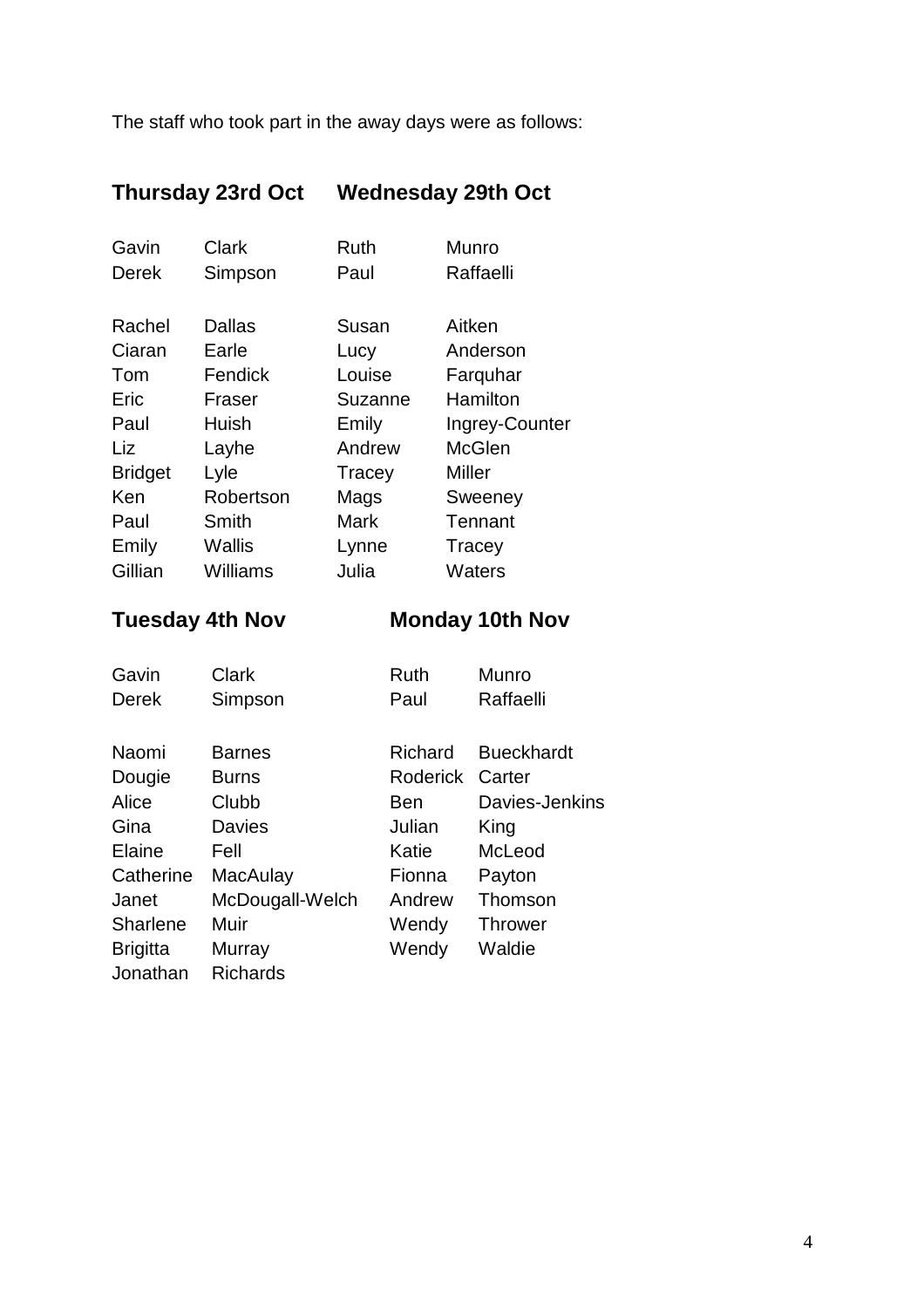## **Session 1: Curriculum for Excellence**

This session had three distinct elements

- A PowerPoint on the theoretical background to A Curriculum for excellence
- A brief review of "Building the Curriculum 3" (Pre reading)
- A practical proposal outlining what DGS could do in August 2009

The responses recorded are mainly for the third element

By far the vast majority of staff were very positive about the proposal.

Repeated themes were

- It could work but would require careful planning
- There was a clear scope for providing an exciting educational opportunity
- Staff liked the evolutionary approach
- It may lend itself to some subjects better than others
- The planning sheets would need to be in place but needed simplifying.
- Defining the tasks for staff out with departments may be difficult since by implication the defining staff do not have the skills.
- There was a real opportunity to do some cross-curricular work
- Some staff felt the need for further consultation with department
- Some staff felt that it would mean too many teachers and too confusing a system for students
- Some staff felt that without a significant development allocation this would not be a meaningful exercise
- One member of staff felt it did not go far enough.

In summary, the issues raised were those around planning and development to make this a meaningful exercise but, in general, with the correct allocation of time and resources this was seen as a really positive attempt to meet the aims and demands in CfE and to translate the ideas and aspirations into a workable model.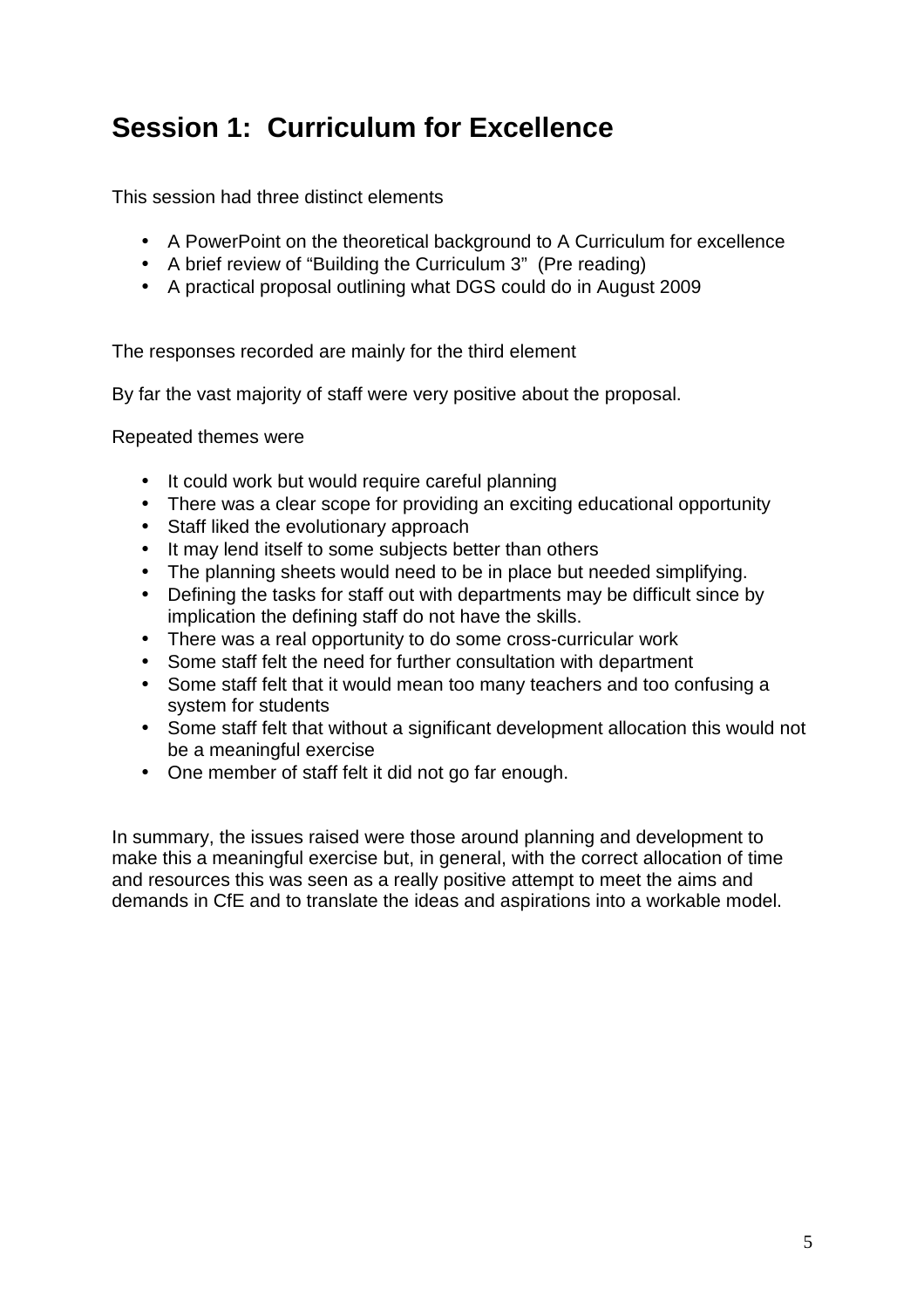## **Session 2: School Aims / Vision**

This session aimed to pull together the information gathered last year from SMT and PT Away Days, as well as a session attended by all teachers at the same time.

Tasks:

- ♦ Discussion of past and present information gathering and explanatory sheet.
- ♦ Questionnaire on their childhood school's original purpose
- ♦ Reflection on feedback already received from SMT, PTs and staff.
- ♦ Consideration of questions relating to values (see Appendix).

The following questions aimed to stimulate discussion of values:

#### **What motivated you to become a teacher?**

Engagement and inspiring young people.

Wanting to share knowledge and work with children.

A passion for the subject and a desire to communicate that passion to others.

My experience of teachers at college and love of subject!

The chance to find a job anywhere in the country/world. The chance to stay young in outlook.

To inspire students to become confident and successful so that they can be resilient and cope with life's highs and lows.

Enjoyment of seeing a child achieve. To help them become "better" people.

To influence the future of young people, as my teachers did with me. The holidays. It's not boring!

Interesting, fun, literature.

My friend Bob did it, and because I like him I thought it might like it. Mum and Dad both teachers too, so probably destiny.

Unsure career wise. Friend did it … probably subconscious. Both parents teachers.

Parents.

Good teachers, interest in subject.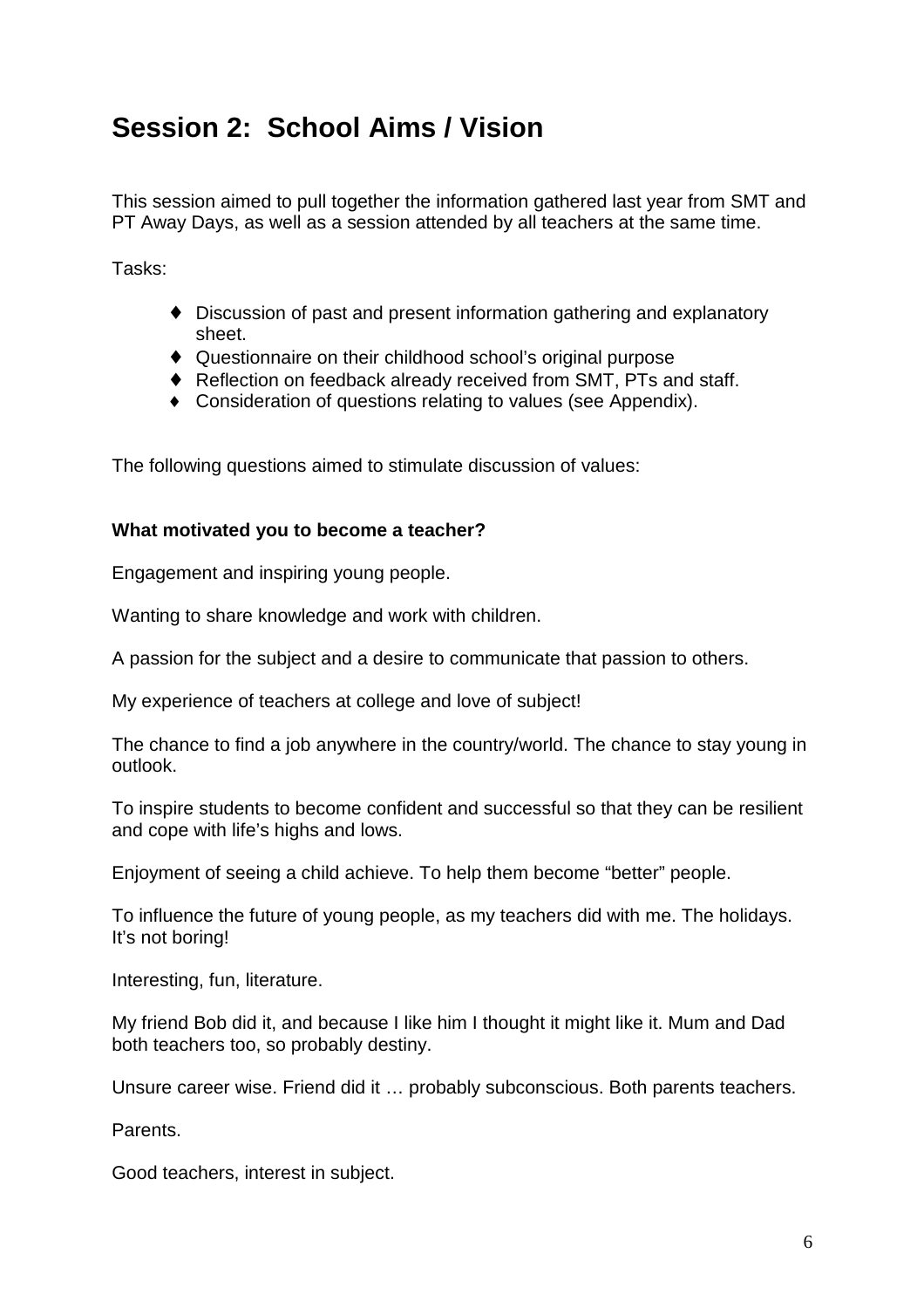A love of learning. A great enjoyment working with children. The opportunity to expand the horizons of young people and introduce them to the wonderful world in which we live. Make them aware. Make school creative exciting, a worthwhile experience.

Interest in subject area. Want to share that. Wish to motivate students.

Working with children (after doing English teaching abroad).

Seeing children develop and being part of that formation – excitement through that, having fun with kids.

Adjusting life work balance.

Feeling that it was most important job possible. Desire to help empower people through education.

Interaction with children, transfer of knowledge and experience.

Wanted to contribute to development of teenagers.

Experience of drama with young people and community groups – I was "put" in a teaching/ leading role and enjoyed it.

I think I am a natural teacher – loved to play "schoolies" when I was little – it fits me very well. Want to remain involved with learning and want to do a job that makes a difference.

A positive school life and an excellent role model in the form of my teacher.

My high school Modern Studies teacher, he gave me a very positive experience and it inspired me to want to have that opportunity with other kids.

Experiences of poor teaching re my oldest child.

Taught for three years in the outdoors before I became "a teacher" (!) and loved it  $-1$ loved inspiring/ motivating young people in areas I loved.

Enjoyed working with young people – and teaching all age groups to realise their potential in other settings – and realised I could do this all the time as a teacher.

PE staff – aim to be better. Personal experience of PE, sport – values from this: made me who I am.

By chance I got an opportunity to "try" teaching – I <u>loved</u> it. Can't put my finger on it.

Good teachers I had at school.

Make pupils aware and interested about my subject(s). Help pupils have a better learning experience than I did, whilst at school.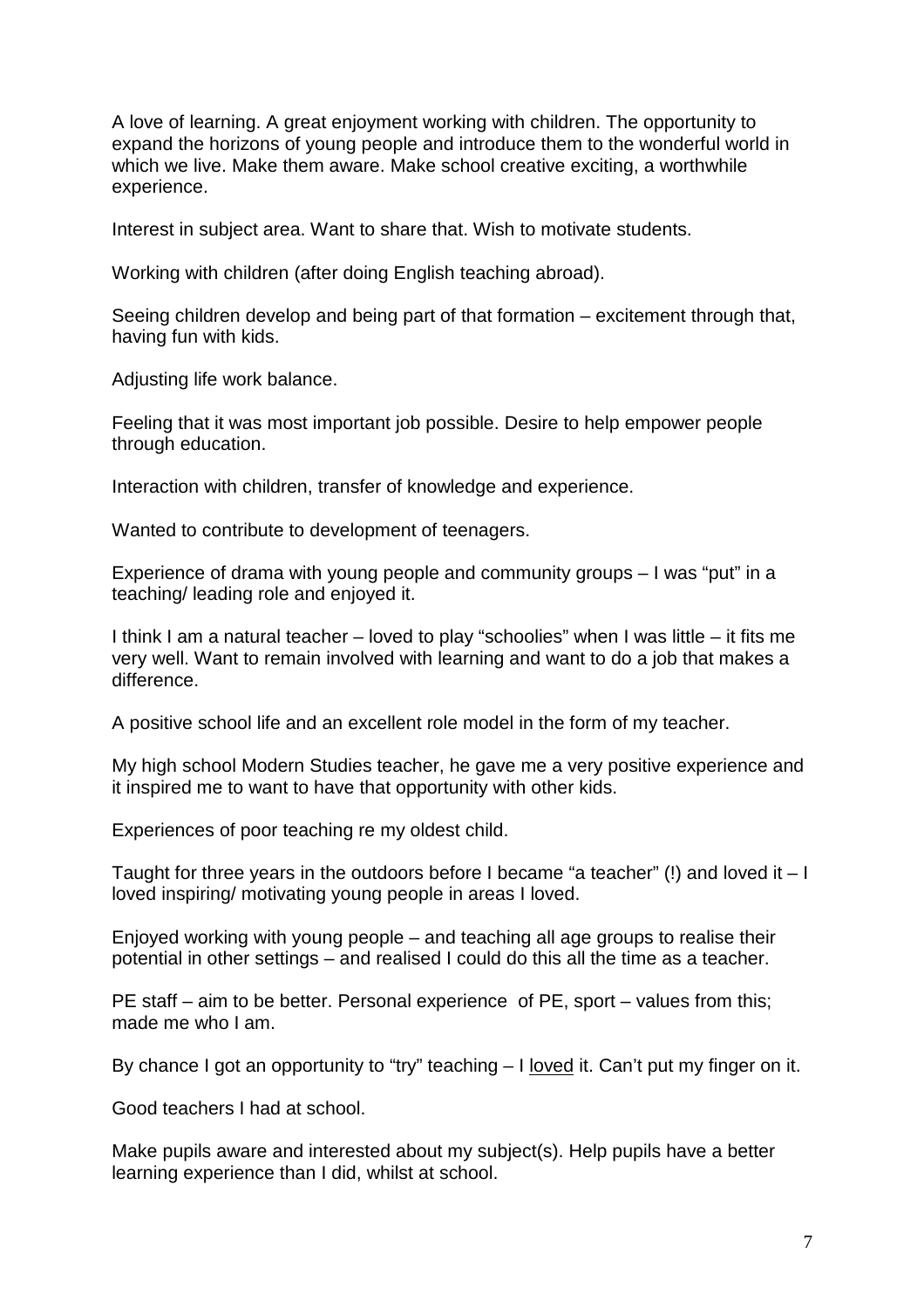To share my passion for my subject. Work with children and other adults.

Loved Tech and PE – trained to do both.

Passion for subject – desire to inspire and share.

Working with others. Teaching my subject. Daily challenges.

Interest in working with people, helping them make most of their potential.

Passion for the subject. Desire to enthuse young people in my subject. Enjoyment of informal teaching experiences.

A desire for interaction, opportunity to share enthusiasm a desire to build confidence and observe/ take part in growth.

Opportunity to give back, money had become my goal and with some time away from my business I realised there could be more.

Having an enthusiasm for the sciences. To change the attitudes of people/ students towards maths.

#### **What are the key qualities you wish to encourage in your students?**

Ambition/ confidence / effort.

Care and respect for others, confidence, responsibility.

Enthusiasm and interest in subject (confidence in use) skills for life, social, environmentally.

Independence, hard work, cooperation.

Self-motivating, ambitious, enthusiastic, respect.

Put in their best efforts in each class, though they may not be top of the class.

To value learning. To value honesty and believe in themselves to be able to do anything they want. To value inclusiveness.

Effort, respect.

To try their best. Integrity, honesty.

A responsibility for their own actions and learning.

A work ethic, hardworking, thoughtful, respect for others and for knowledge.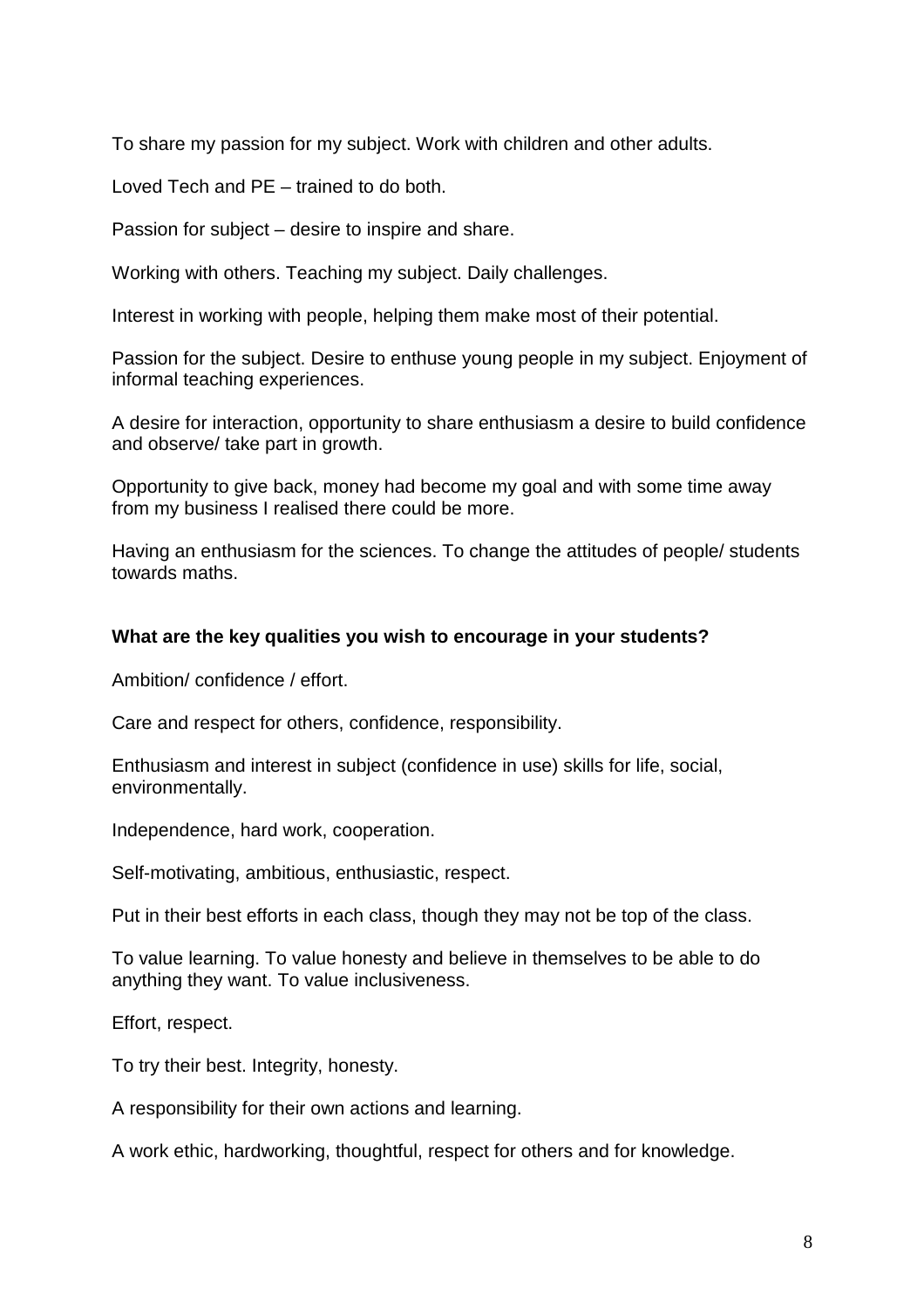Fairness, application, compassion.

Respect. Compassion.

Honesty and enthusiasm for learning. To be the best that they can be.

Enthusiasm, high self-esteem.

Honesty. Care and compassion for others and the planet. Self-worth.

Responsibility – interest in political issues. Motivation.

Respect for others. Confidence.

Thoughtfulness, ability to teach themselves to learn curiosity in the wider world.

Independent thought/ responsibility/ respect/ enthusiasm.

Enthusiasm. Curiosity. Willingness to have ago. Perseverance.

Inquisitiveness, determination to do your best.

Responsibility, respect, understanding.

Pride in themselves.

Value learning – be curious – be imaginative – respect others – try hard.

Taking responsibility – seeing that they are part of the L&T experience – developing the capacity to be able to learn how to learn.

Self-confidence, celebrating their achievements as well as attainment, enjoyment and fulfilment.

Confidence in their own abilities, to be proud and celebrate their achievements – however small or great. To work hard to achieve their best.

Self-belief; hard work.

Hard work/ to their potential. Respect for self and others. Responsibility. Selfmotivation. Enjoyment in the activity they are taking.

To be caring and non-judgmental.

Respect, confidence, self belief!

To respect each other and the environment. To do their best throughout their lives.

To try their best – at all activities and at all levels.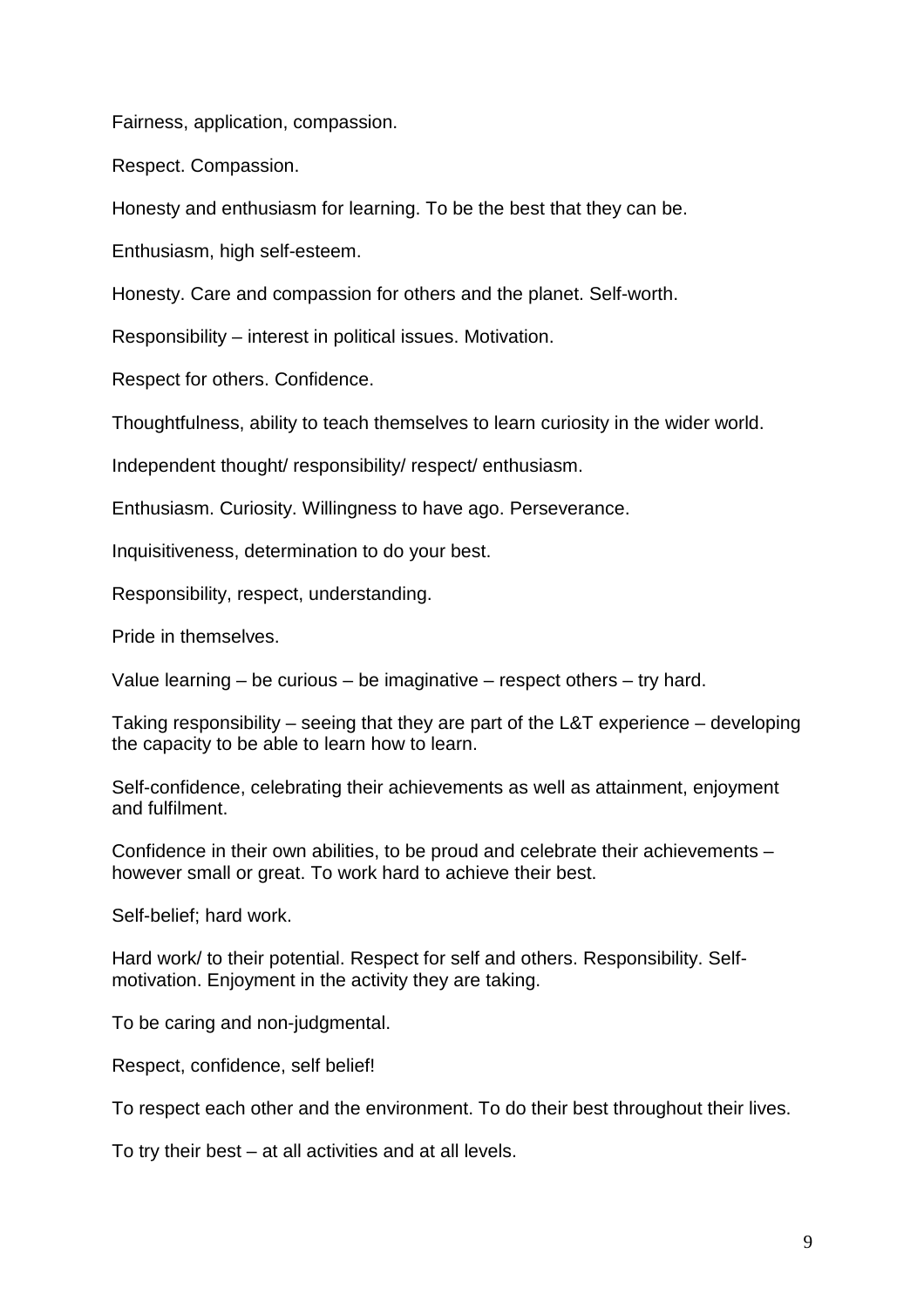Life long learners. Independent learners. Think enterprisingly.

Independence, confident, health conscious.

Considerate aspirationalism. Kindness.

Perceptiveness, integrity, reflectiveness, awareness of language, its power and its pervasiveness.

Creativity. Confidence. Respect for individuals.

Integrity, hard work, ability to think, contributing to society/helping others.

Thoughtfulness. Confidence in own ideas.

Engagement, positive attitude, respect for others/ themselves. Strong work ethic – if you want something then work for it. Contribute to society don't take more than you give.

Respect. Desire to want to know why or how?

#### **What are the main educational principles that guide the daily life of our school?**

Try and you can succeed.

AifL.

Attainment.

Learning and teaching.

Hard work, consideration for others, asking for help when necessary.

Learning for thinking, thinking for learning.

Inspire.

Fairness, everybody (inclusion) has a right to an education at DGS.

Attainment, academic achievement.

Inclusion, achievement.

Equality, inclusion, fairness.

Produce well balanced individuals.

Curriculum for Excellence – 4 capacities.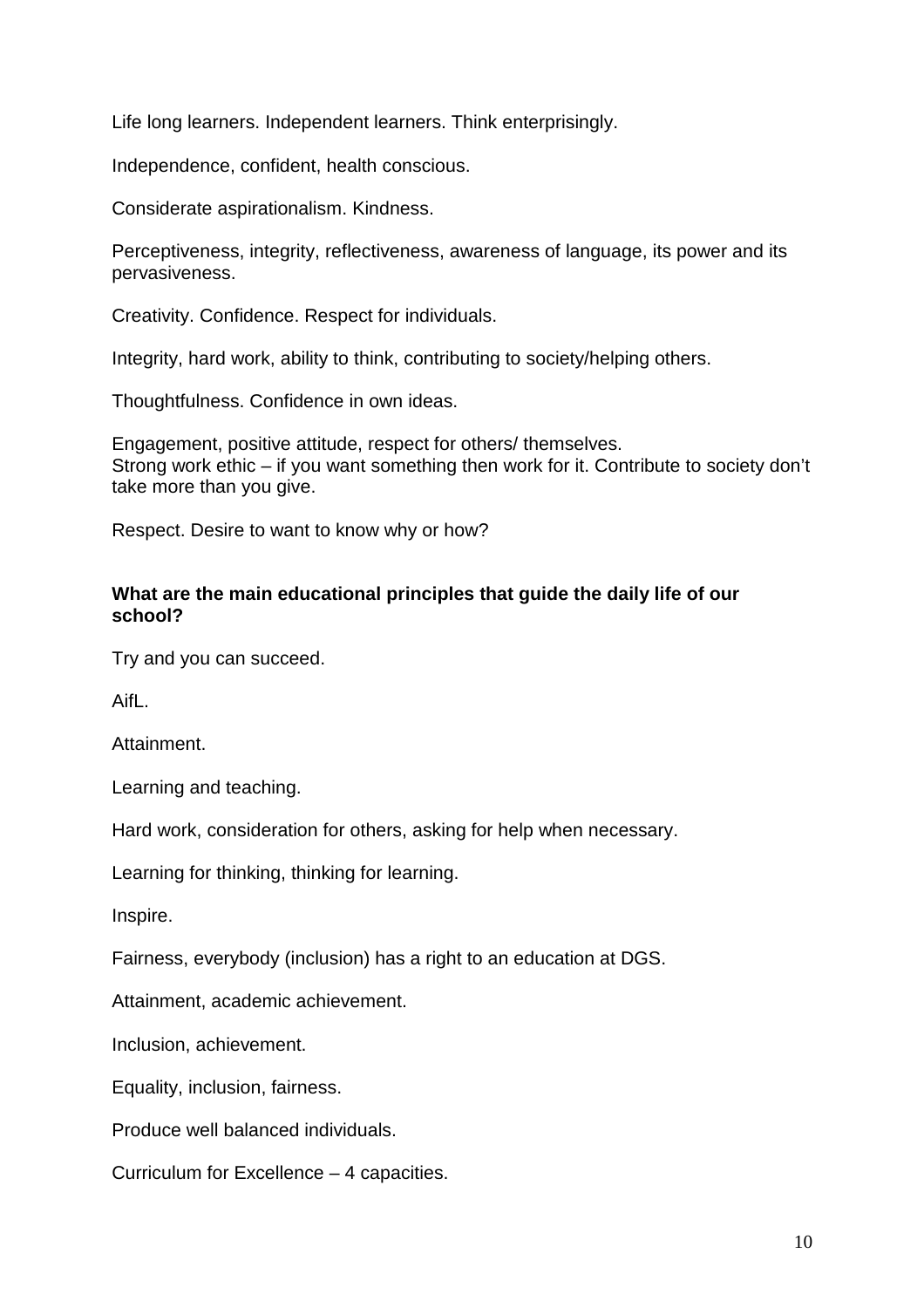Equality, fairness.

Effort and enthusiasm towards school.

Self improvement.

Learning must be relevant, fun and meaningful AifL.

Opportunity, truth/ honesty, development and progression.

Working together. Respect for each other. Self discipline: to be on time, look smart.

Promote achievement in all pupils – not depending on ability.

Inclusion – equality, fairness, achievement for all, learning.

Students' opinions – listening. Attainments. Achievements regardless of how big/ small.

Positive experience for pupils. Pupil opinion. Pupils to achieve their best.

Provision of the "tools" to enable students to improve in all areas.

AifL, aCfE.

Students can be in charge of (should be responsible for) their own learning. Students are learning to learn.

Responsibility, respect, confidence, effort, motivation, determination.

Get the best out of every child.

Staff, pupils, parents/ carers awareness of CfE.

High expectation, AifL, CfE.

Progressive development for all.

Opportunity for all, openness to change. Creative/ innovative teaching and learning.

Breadth of experience.

A sense of fairness and equality. A desire to meet the needs of the students.

Catering for all levels of ability, while having high expectations.

Consistency, stretching the bottom and to 20%.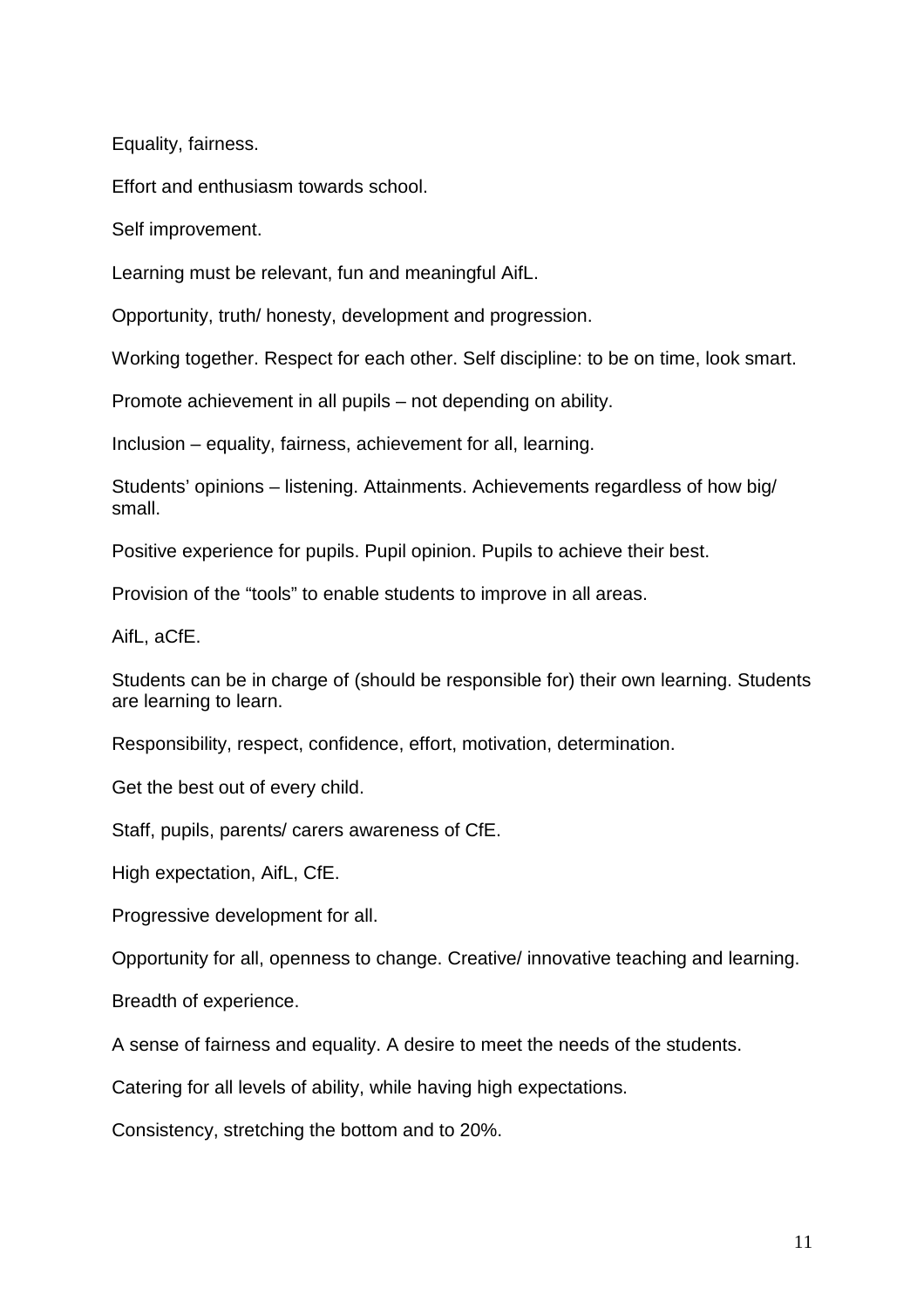#### **Name three things that our school values highly in students?**

Respect.

Success (sport and academic). Will power/determination.

Achievement. Extra Curricular.

Good behaviour. Fairness, hard work and the ability to work within a team.

Hard work. Consideration of others, Asking for help when necessary.

Honesty. Ability to learn.

Success.

Respect. Hard working. Honesty.

Effort. Good behaviour.

Conscientiousness. Good behaviour.

Compliance. Enterprise. Effort.

Kindness. Compliance. Effort.

Results. Behaviour – acceptable in class and on school trips and in the community. Attendance – if they are not there, they can't be taught.

Good behaviour, willingness to learn, willingness to take part in events.

Individuality of each pupil, energy of each pupil, honesty. – I hope

Respect, positive attitudes.

Enthusiasm, personality, involvement/ participation.

High motivation, team players, sense of ambition.

Hard work, innovation, good behaviour attitude to work and others.

Attitude (positive), willingness to follow the system, compliance.

Respect for others, do your best.

Pride, achievement, individuality.

Confidence, integrity, achievement.

Being responsible, respect, effort.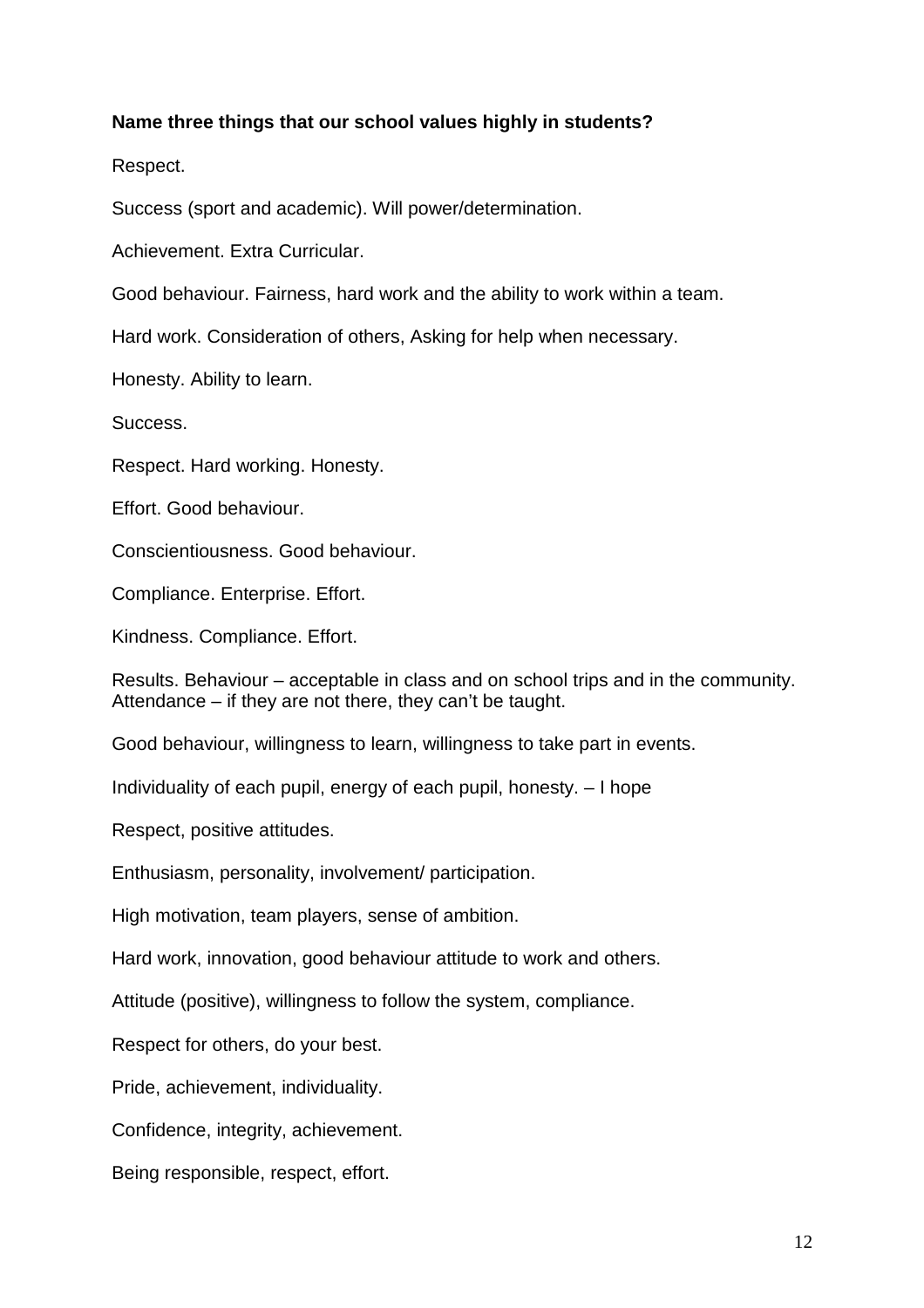Students' opinions – listening, attainments, achievements regardless of how big/ small.

Achievement and attainment, positive experiences, pupil opinion.

Positive experience for pupils. Pupil opinion, pupils to achieve their best. Motivation, respect (for themselves and each other), discipline.

Respect (for self, others and the school environment), honesty, working to the best of their ability.

Achievement, attainment – perhaps more than we should? Responsibility.

Achievement, happiness/ enjoyment.

Academic ability, extra-curricular work, ability.

Motivated, good discipline, working to the best of their ability.

High expectation, confident individuals, willingness to be a part of a community.

Success, confidence respect.

Consideration of the needs of others. Independent application of acquired knowledge.

Honesty, application, responsibility.

Citizenship, being positive, confidence.

Creativity, confidence.

Consideration for others. Politeness, Hard work.

Willing to participate, achievement, responsibility.

Sitting quietly/ finishing homework on time/ good behaviour (these may be not what I think of as good values).

Pupils' strengths are in different areas.

#### **Name three things that our school values highly in teachers?**

Fairness. Friendliness. Team work.

Learning and Teaching strategies. Support for pupils (friendly and approachable). Commitment.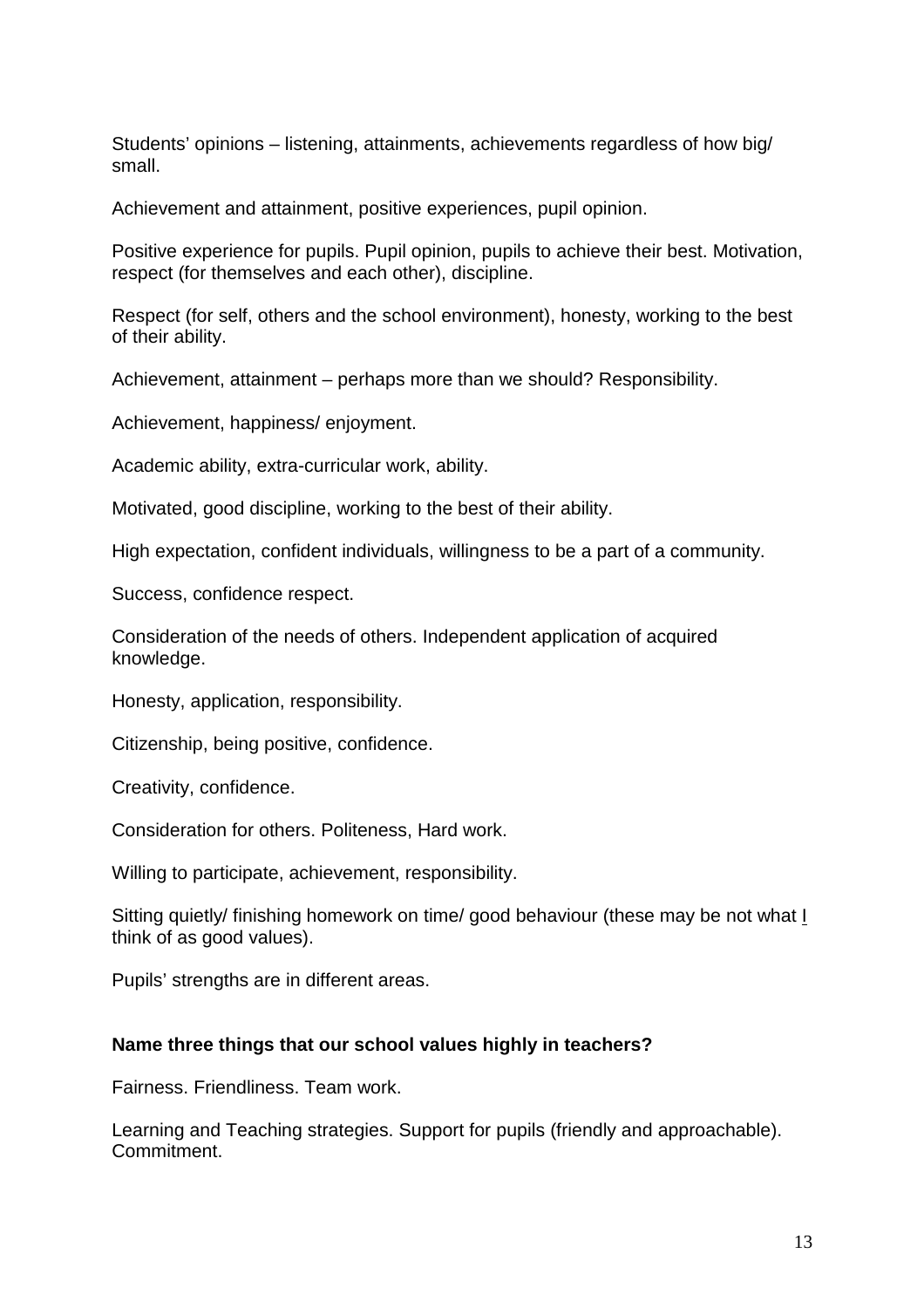Good results. Personal contribution (extra curricular etc). Use of AifL.

Team Work, Conscientiousness, Reliability/consistency.

Commitment. Development.

Friendly. Consistent. Helpful.

Their attitude to take on more than is required over the normal sense of duty regardless of McCrone.

Total commitment to all their students.

The ability to have honest opinions which can be discussed without being "picked on".

Results. Getting involved.

Professionalism. Individual strengths.

Enthusiasm. Participation in extra curricular and generally going above and beyond the call of duty.

Ambition. Reliability. Competency. Good classroom managers. I don't think varieties of workloads are considered enough.

Independence. Enthusiasm. Involvement.

Independence. Commitment. Cheerfulness.

Nothing. A lot is expected for very little appreciation or reward except from the "warm fuzzy glow" of doing good stuff!

Commitment, professionalism.

Dedication and compassion. Creativity. Honesty.

Motivation. Commitment.

Enthusiasm, personality, involvement/ participation.

Ability to communicate, effectiveness to establish good working relations with other staff and pupils.

Dedication, compassion, hard work by pupils.

Dependability. Time to volunteer. Aptitude for administration.

Interest in students.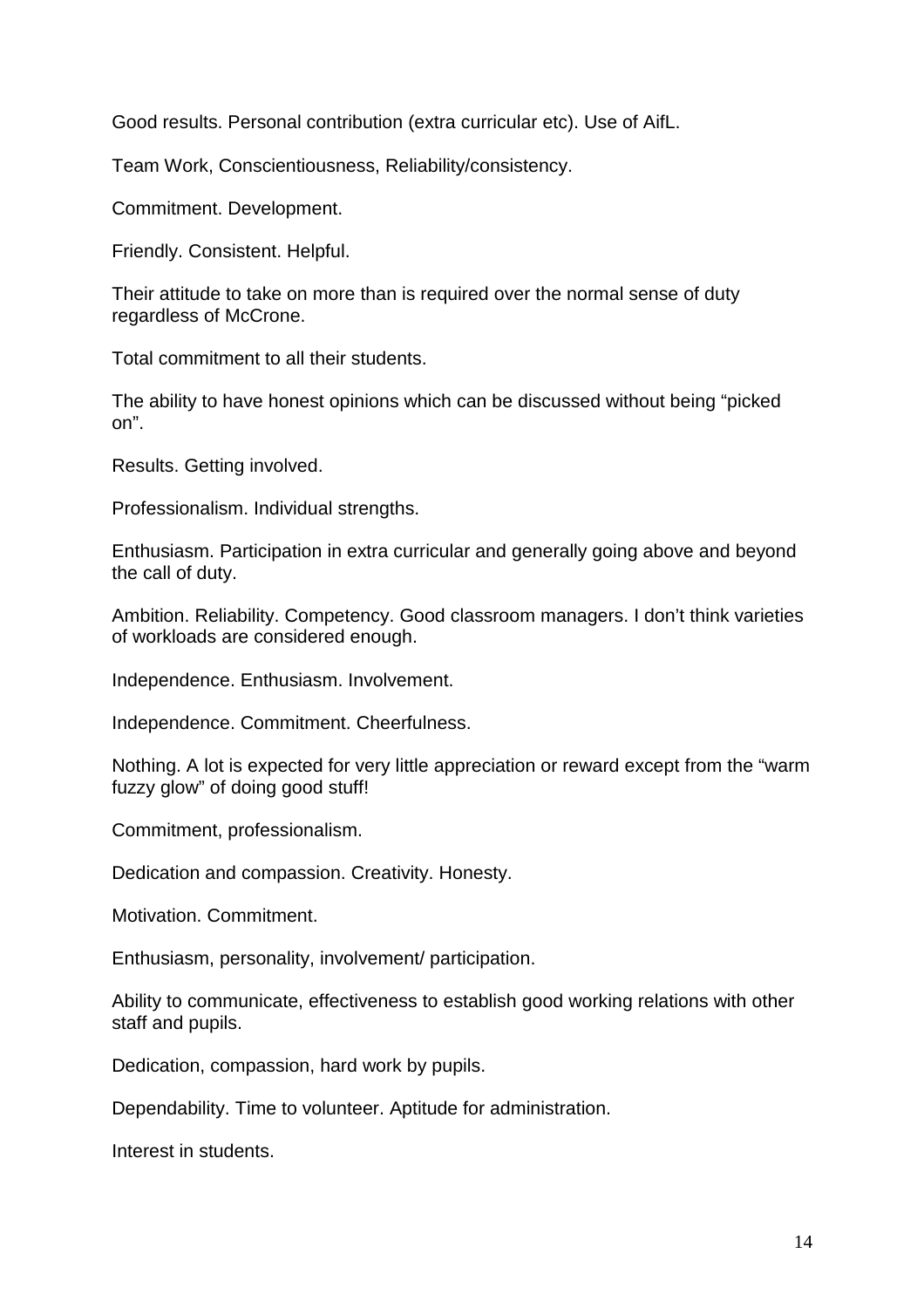Integrity, fairness, personality.

Leadership, ability to inspire, results.

Flexibility, enthusiasm, continued learning.

Enthusiasm, willingness to get involved, "going the extra mile".

Dedication (commitment), enthusiasm, fulfilment (teacher and pupil).

Enthusiastic teachers, open-minded, willingness to try new ways of teaching.

Encouraging – young people/ one another.

Respect, motivation, discipline.

Enjoying working with young people. Respect. Effective learning and teaching.

Teachers who are able to offer extra things, extra curricular. Teachers who are open to developing themselves. Teachers who are teachable. Consistency, discipline, concern for all pupils.

Professional dedication. The willingness to do extra curricular work. A high standard of  $T+L$ .

Open to change, enthusiasm to get involved with things/ people in the school. Hardworking.

Enthusiastic – passionate about what they teacher. Continuing looking to develop themselves. Hardworking and willingness to contribute more than their contracted times.

Commitment.

Good exam pass rates. Calm assuredness. Team working.

Confidence, energy, positivity.

Pupil-centred. Willing to make whole-school comtribution. Open-door welcoming approach to all.

Inspirational, commitment to improving students' results.

Organisation, hardwork, adaptability.

Motivating, pupil focused, consistent and motivated.

Provide interesting lessons, inspire pupils, turn up for work and work at weekends.

Willingness to change/try new methods.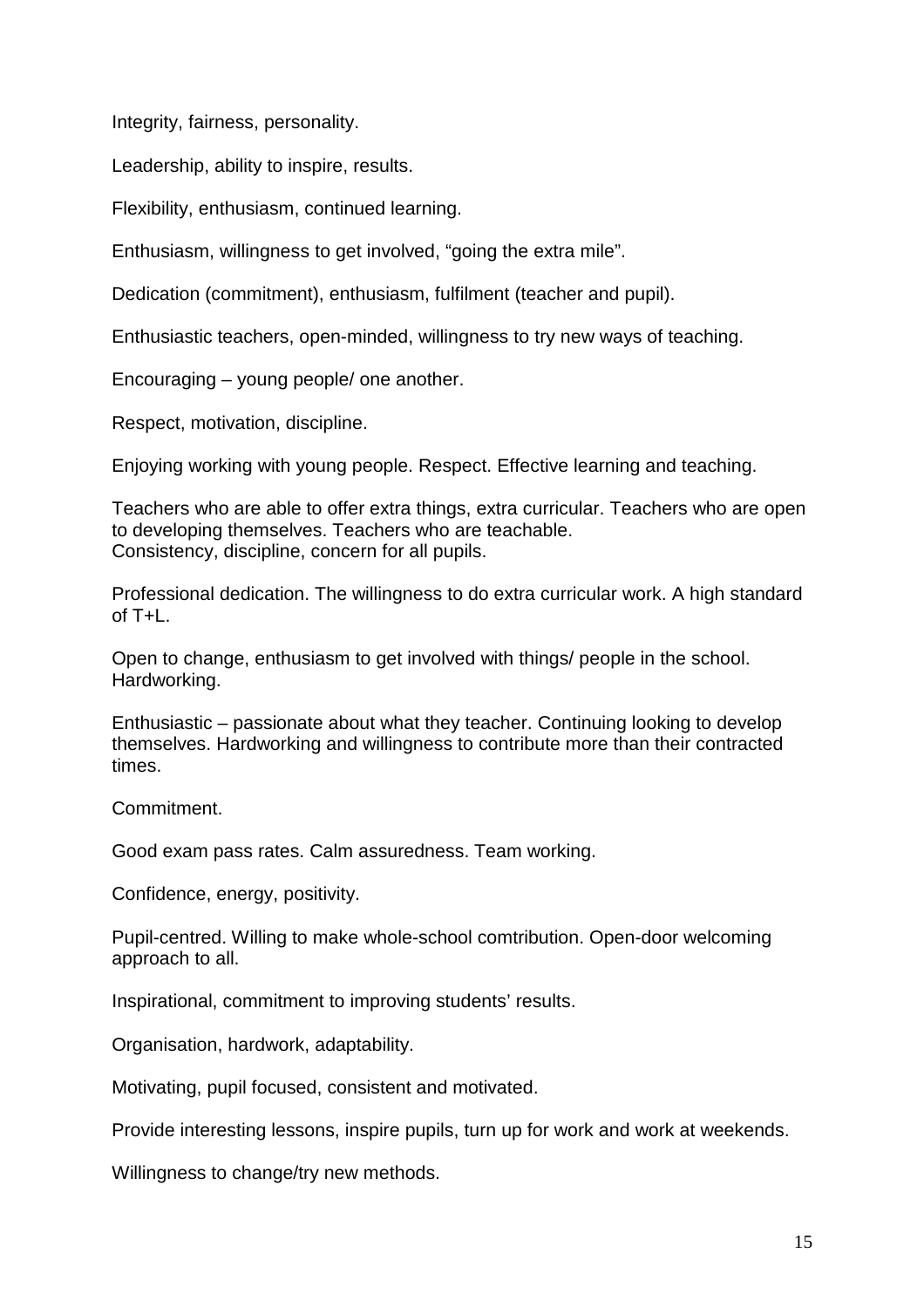#### **Name three things of which our school is most proud of and say what values are implied in them?**

Staff – their quality/ motivation and effort. Opportunities – extra curricular – arts/ trips/ sports. Ethos/ Warmth.

Academic (+sport) success – They worked hard and we "taught them well". Staff, DofE and extra curricular.

Results – promote achievement. Extra curricular achievements – sense of involvement. A good school.

The convivial atmosphere, the ability to listen to pupils' opinions, a caring staff.

House system. Extra curricular activities and achievements. Whole school events. Ethos.

Sympathetic atmosphere – especially staff – gets reflected in attitude of some pupils to staff.

Ethos – Warmth, inclusiveness, care. Good learning environment with very caring staff. Family atmosphere – students know each other – ie still small enough to value each other.

Pupil support. Achievement. Student – value, staff – get on.

Students – on the whole the students would make you proud. "Every day situations". Staff – most have the students interests at heart. Supportive.

The positive atmosphere and environment – a happy and upbeat place to study/work. A caring and friendly staff – every member of staff is valued (regardless of experience) and feels part of a "team". The house system – a sense of community.

Caring and competent staff, well-qualified and mature students.

Coherent school trips policy for S1 and S3. Learning Team – value learning. Friendliness – open to others.

Battlefields – Inclusion, Students – Achievement, Staff – Trust.

Enhanced curriculum – focus on bottom 20% and the rest will just be fine.

School of Ambition status. Enhanced Curriculum.

Pupils – fully inclusive. Experience/curriculum offered, large variety of choices.

Atmosphere in school. Positive attitude of staff. Respect of pupils and staff to each other.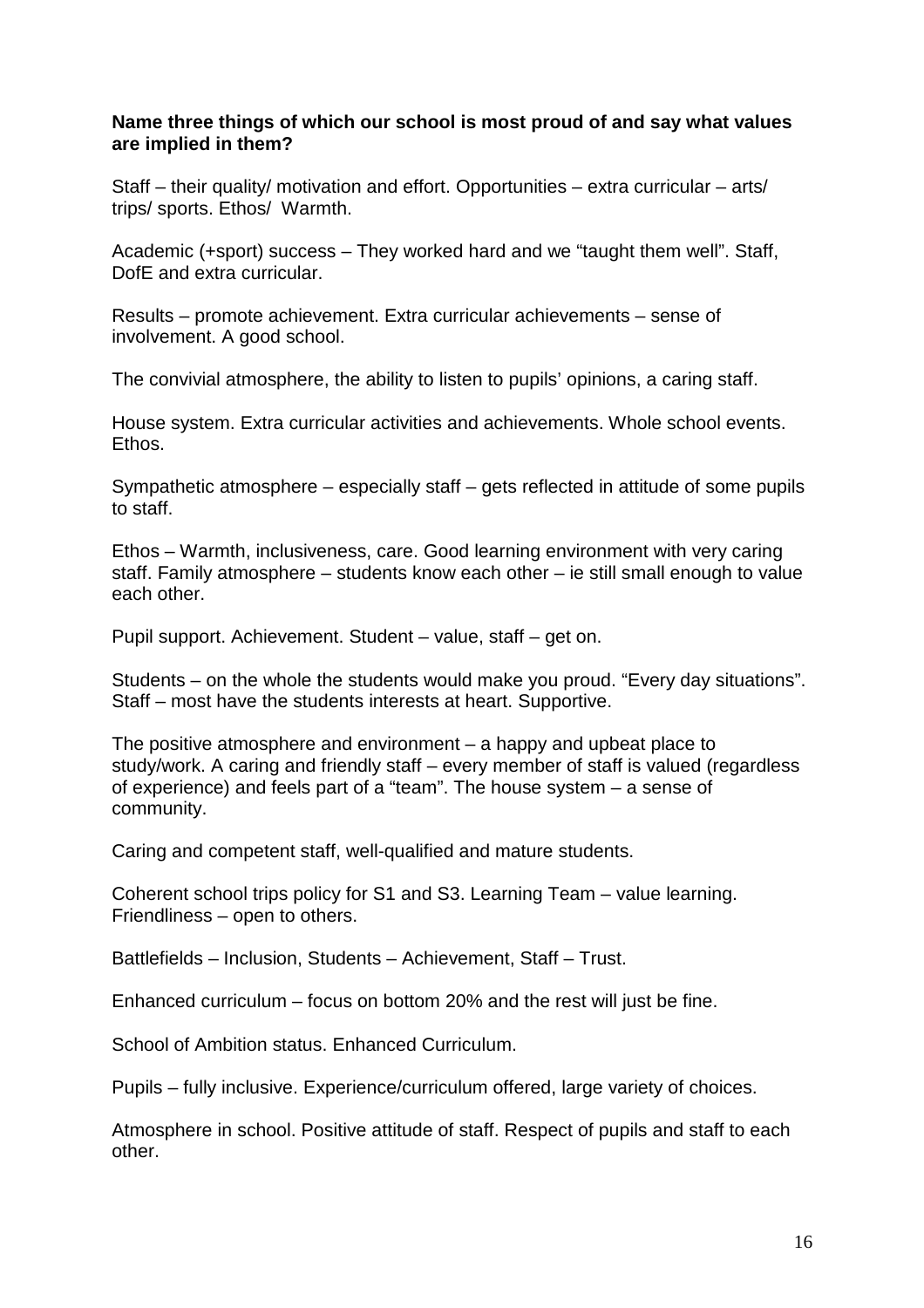Positive ethos – communication between staff, dealing with discipline etc. Inclusion.

Improving results. Good ethos.

Pupil achievement – academic, sport, arts. Inclusion/enhanced curriculum. Dedication of staff to extra curricular trips/ clubs/ sport. DofE.

Common community spirit (caring about others), happy atmosphere.

Achievement, community attainment.

Enhanced curriculum – equality of opportunity. Pupil support system – individualised approach. Battlefields – citizenship.

Last year's show "around the would in 80 mins" – working together. Duke of Edinburgh – independence/ responsibility being nurtured.

Extra curricular activities – enjoyment, inclusiveness, self-confidence. Attainment and achievement – self worth.

Giving pupils confidence/ responsibility in own learning – enjoyment in learning. Extra curricular – offer wide range of activities – inclusiveness. Achievements – both academic and extra curricular.

Academic achievement, sporting achievement, extra-curricular opportunities: helping to create well-rounded individuals.

Our students. Our teachers and other staff. The quality of teaching and learning. Inclusion.

Extra curricular opportunities – achievement, developing responsibility, team work, highly motivated staff. Good results. Respect for each other and environment.

Whole school effort – one unit. House system. Trips. Achievement.

Standard Grade results – Academic success valued. Extra curricular programdeveloping "whole child".

Including all pupils/ staff/ parents etc in the life of the school.

Extra curricular activities. Examination results. Opportunities for all pupils (inclusive education).

Links with John Muir/ Yosemite trip – community. Battlefields trip opportunity for all 3<sup>rd</sup> years to go.

Inclusion unit, social equality and equality of opportunity. Extra curricular stuff – self reliance, independence.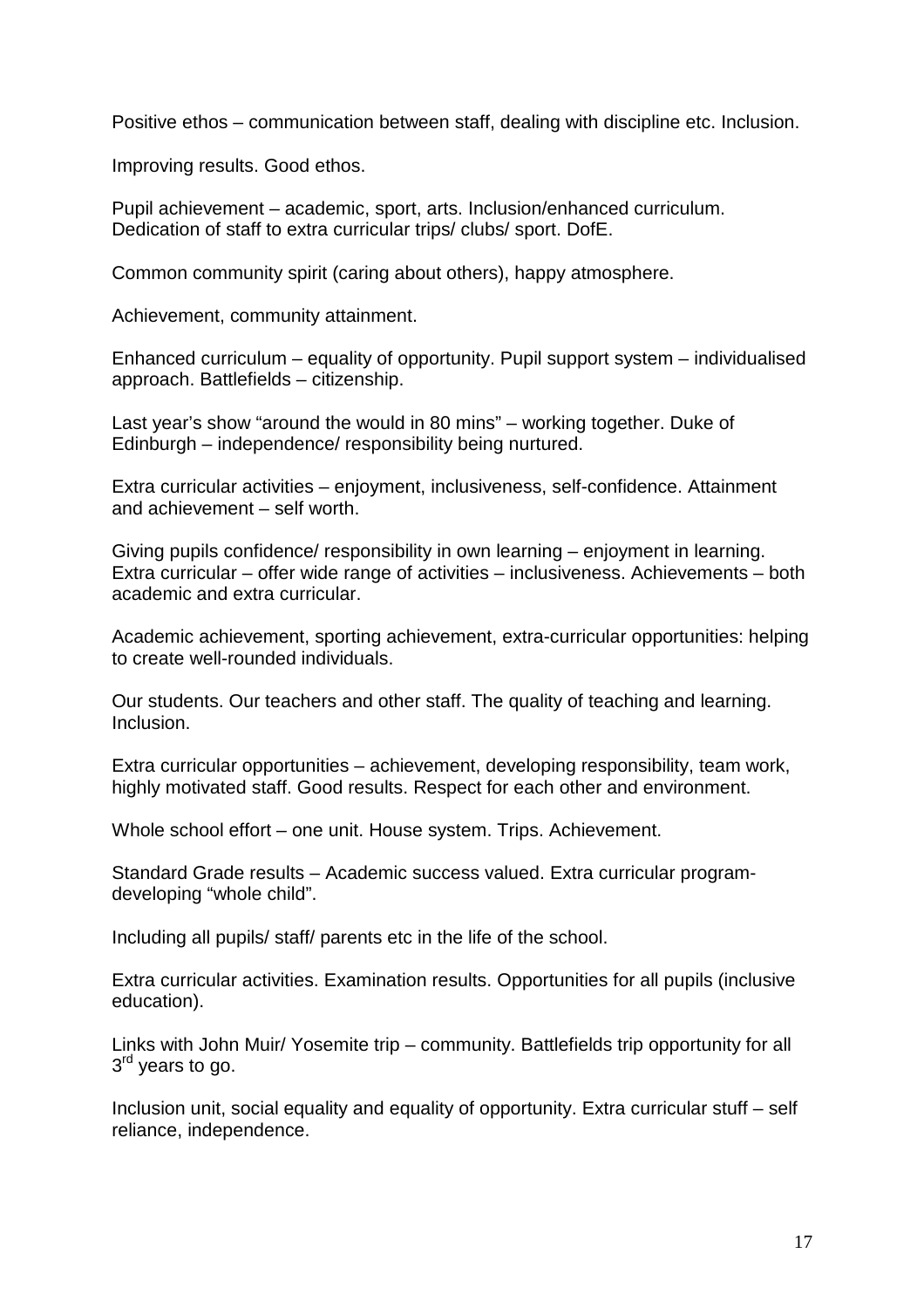Its teachers: depth of knowledge, devotion to the profession, inspiring. Ethos: fairness, openness, high expectations. Students: inclusion, breadth of curriculum.

Openness, community, nurture.

Inclusive, dramas, concerts.

The ability to effectively educate pupils from a breadth of backgrounds. That pupils achieve good results.

Encouragement of pupil involvement in extra curricular activities: getting involved. Positive ethos – optimism and determination.

DofE – determination to succeed. Sporting achievement.

DofE – confidence, independence, responsibility. Open door policy – confidence in teaching, sharing good, consistent practice.

#### **What symbols and signs do you see in the school that represent important school values?**

Photographs of all achievement/ trophy cabinet/ badge/ teams etc.

Smiles!! Awards photos. Work on display.

Recognition of achievements for all of above.

Interaction between pupils and staff. Art work/ wall displays. Discipline – up/ down stairs.

DGS logo – not much else! Posters – CfE.

Wall displays in corridors and in rooms. Discipline – this stairway is for going up/down.

Celebrating success board. Badges and house symbols. My sign in my classroom, learning bases and some other classrooms. Inspiring signs – eg "Believe in yourself".

Notice boards for success in pupils, DofE, pride in work.

Art work, students work on walls.

The House system – a sense of community. Pictures and photographs of pupils on trips/at sports day having a good time – a sense of fun!!

Well maintained, clean, bright school work displayed. Don't know about symbols, there are "signs" by the way staff and pupils interact.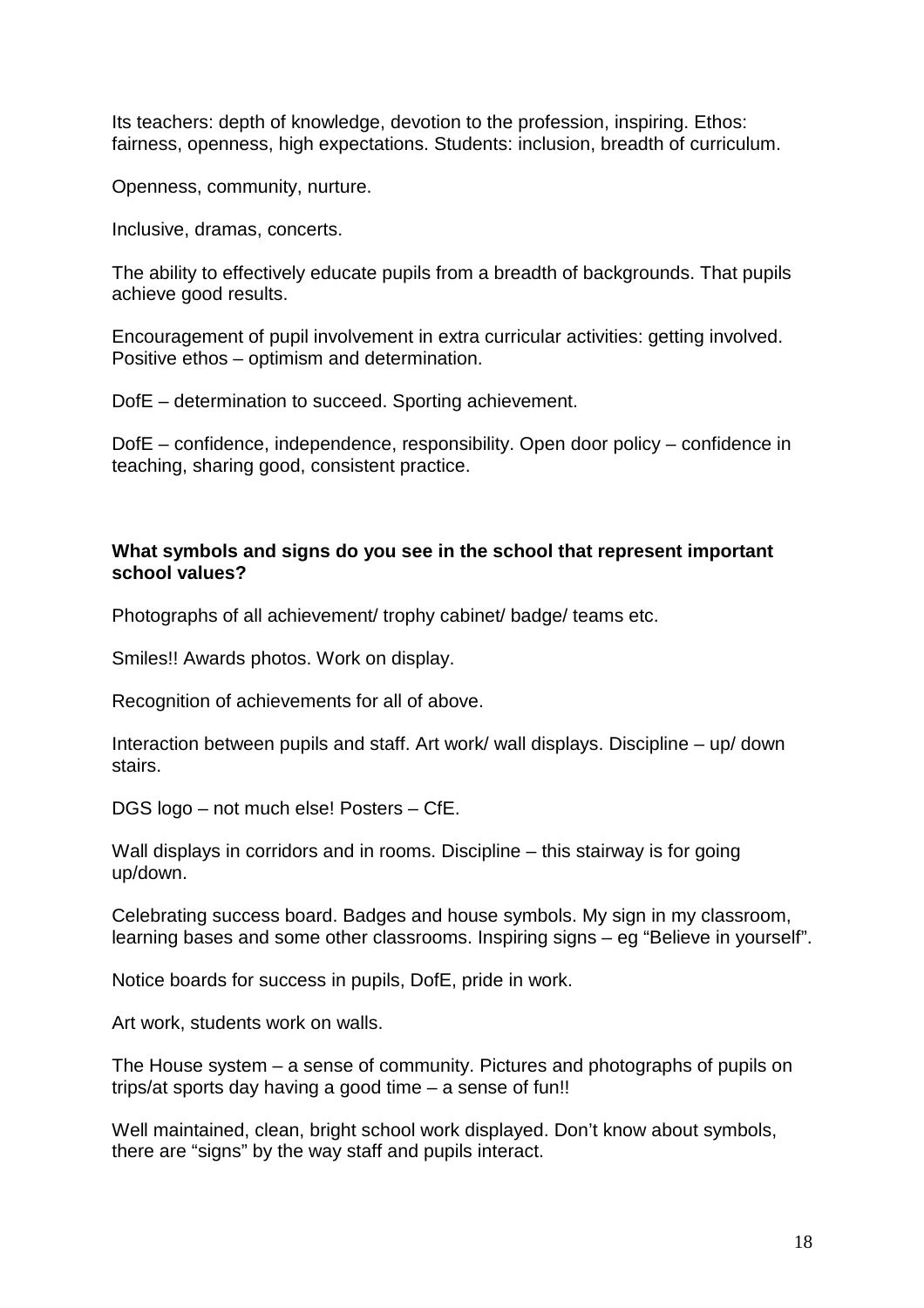Displays of student participation. Trophy cabinet.

Signs around the building – control. Community experience students all over the place. Pictures/ displays.

Prefects: Badges and blazers give a sense of pride and something for younger children to aspire to.

Uniform especially S5 and S6. Lack of graffitti and litter.

School uniform and conduct of pupils: prefects, badges.

Badge on entrance floor. Lack of litter/ graffiti. Achievement board at hall.

School uniform – school identity, pupils should be proud to be at Dunbar Grammar.

Modern, well kept school building. Open to community.

School uniform: when all pupils show respect for the school by wearing it.

Cleanliness, pupils work prominently displayed, tidiness.

Welcome board in entrance.

Posters/ pupils work on walls, trophy cabinet. Clear school/ classroom guidelines.

Awards evening, consultation with staff.

Battlefields display – citizenship. Pupil work displayed – learning.

Pupil's posters.

School crest (sense of belonging). House emblems (teamwork). Sports hoodies (as before).

AcfE, displays of pupils' work/achievements.

"House" issues and encouraging a sense of belonging. Learning Support/ group work room, the Base.

Cabinets in foyer showing students' work/ achievements. Base/ SFL/ Groupwork (all help inclusion). Photos/ display boards announcement of extra curricular life. Press cuttings to show achievements.

Corridor with the Base, Group work room, pupil support. Battlefields. Posters by students of where we are now/ where we would like to be. Awards evening – achievement and attainment. Student council – students' voices/opinions count.

Photographs, displays, battlefields, one way system, ambition, oragen (collaboration, determination, success.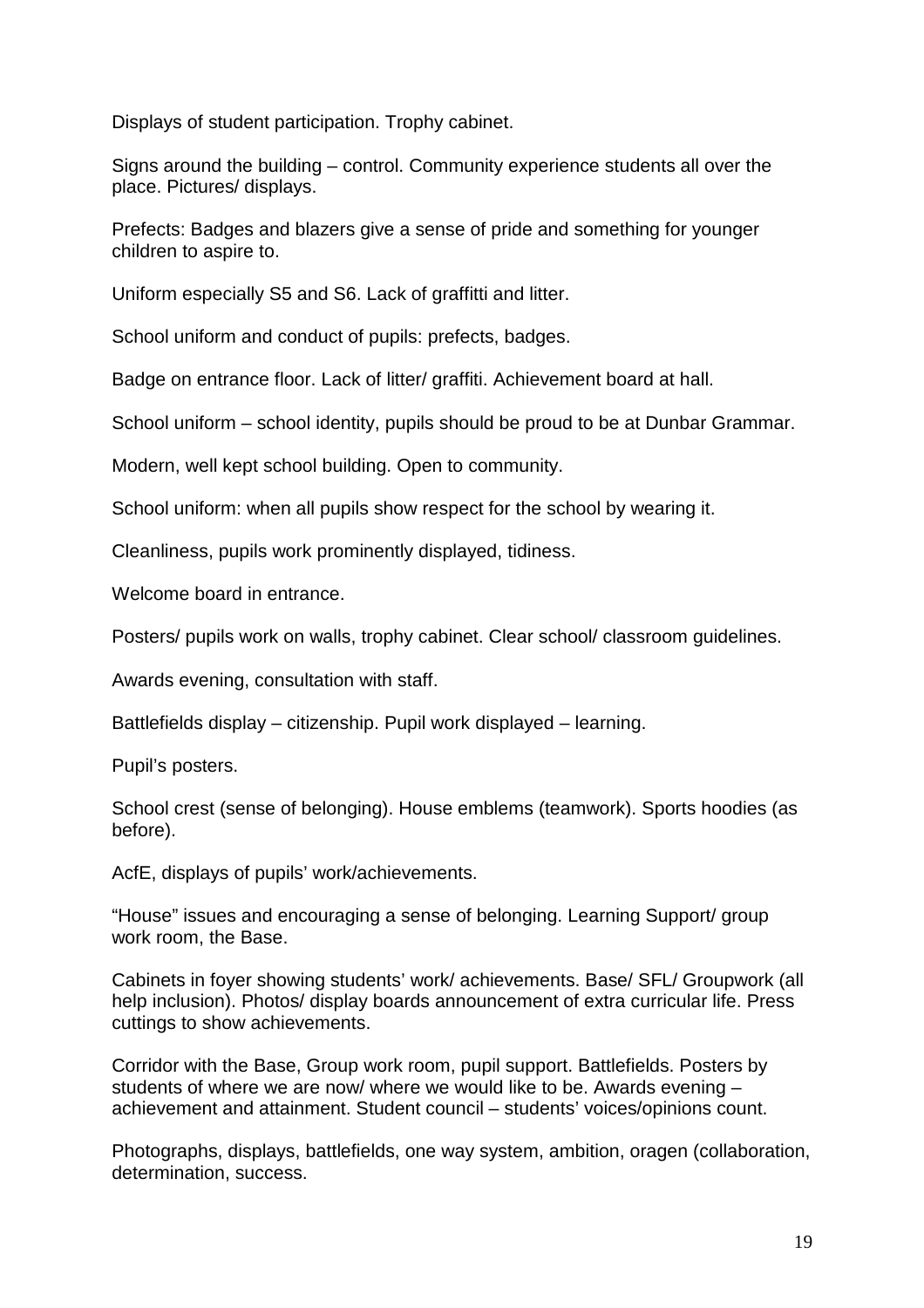School is clean and tidy : responsibility and pride. School uniform – discipline and good behaviour. DofE display – non-academic participation.

Awards Evening. Posters advertising extra curricular activities. Base, SFL/ Group work room – desire to include all.

Displays of achievements and awards. Examples of pupils' work.

Newspaper cuttings, etc in HE dept (competition winners). House information and photos.

Minimal vandalism/ anti social behaviour.

Castle – fortitude and resilience, integrity.

Guidance seem very thorough. SMT seem to be quite on top of things – good presence around the school. Welcoming to visitors. Warm and friendly.

Displays of work, extra curricular activities eg sports teams, DofE, school trips, school shows.

It feels smart and organised. There are pictures and displays on the walls – pupils' work appear to be valued.

Pupil posters identifying their desires for DGS.

#### **Why do you think parents send their sons or daughters to our school?**

Opportunities/ fairness/ encouragement.

Location, reputation.

Good reputation, locality.

(Apart from being in the catchment area) A safe, secure environment and a solid education.

They have to?

After visits to the school or involvement in parental activities they are coming to realise that the school is good.

Local school. Good reputation of care and breadth of curriculum.

Local school.

Catchment area.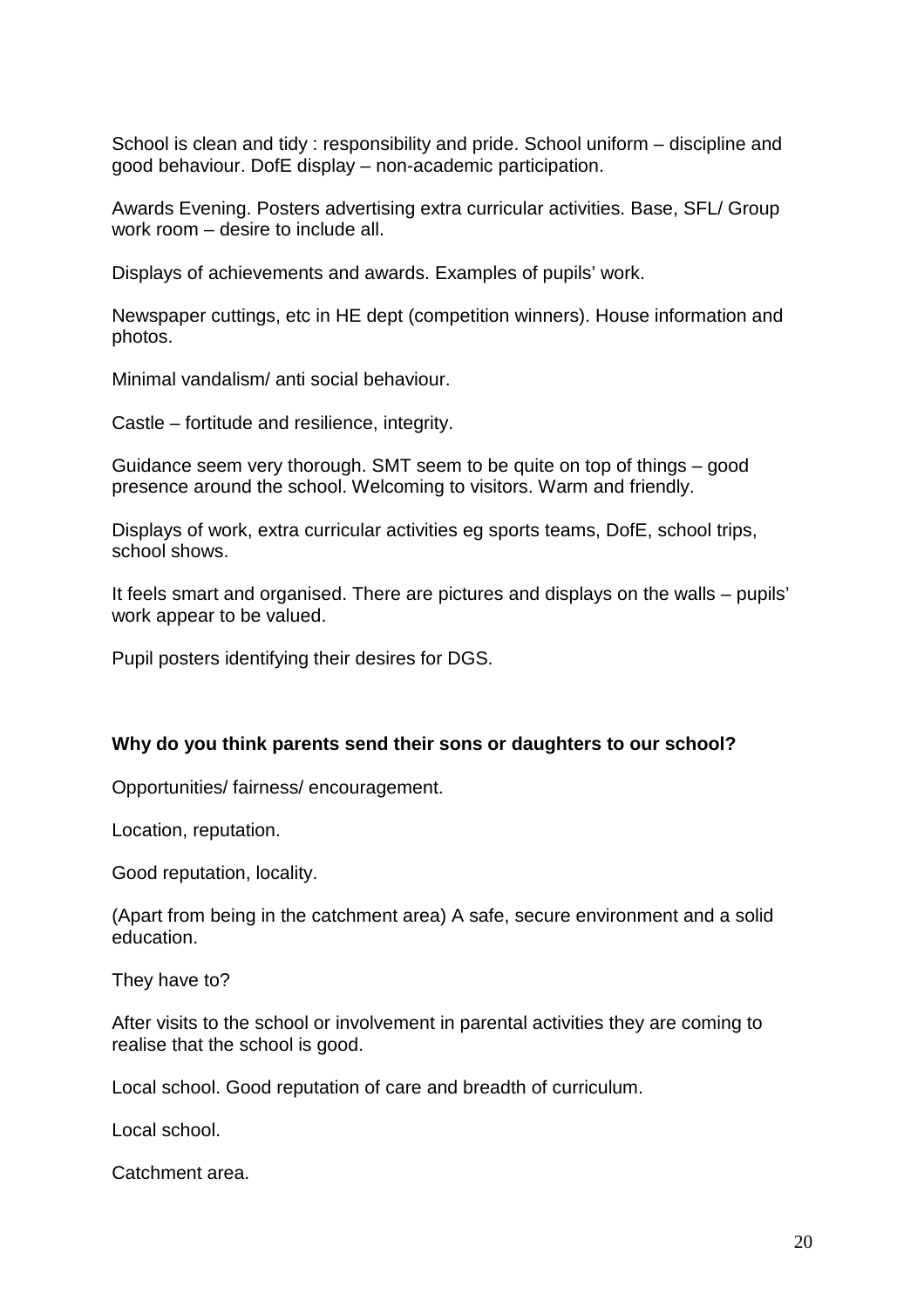Because they have no choice! (Geographical reasons). It has a good reputation.

It's local, it has a good reputation.

Good place for their children to be. Range of activities allow them to excel in what they are good at.

Have to. Good reputation.

Because we are fab! Lovely school environment – friendly, approachable and talented teachers who care about individual children.

Sense of community. Family members got on fine here. Seen as OK academically.

Yes – safe, great teachers, opportunities, good ethos.

Good results. Reputation is good. May have no choice! Physical facilities. Discipline good. Word of mouth. Good teaching.

Live in the area, have had positive experiences there themselves, they know about the school – P7 open evenings etc.

Because there is only one secondary in this area. They want their kids to get a good set of qualifications and extra curricular experiences.

Most – because it is the local school, - seen to be delivering.

Catchment area. Tradition. To gain qualifications for their future.

It's their catchment school, they feel safe, there are excellent support strategies in place for individuals.

Choice of courses, teachers, their own experiences as pupils, facilities.

Local. Confidence in staff.

Local school – good reputation – good results – range of extra curricular activities.

To be safe, happy, educated and to reach their potential, to let them be ready for the next steps after school (whatever that is).

School seen as a safe and healthy, happy environment. Lots of opportunities. Choice of subjects.

Know the school achieves good grades, that pupils gain a positive experience. That the school supports pupils with other areas of their life – not just academic.

It's a good school with a good reputation. For some, it will be because it's the only one.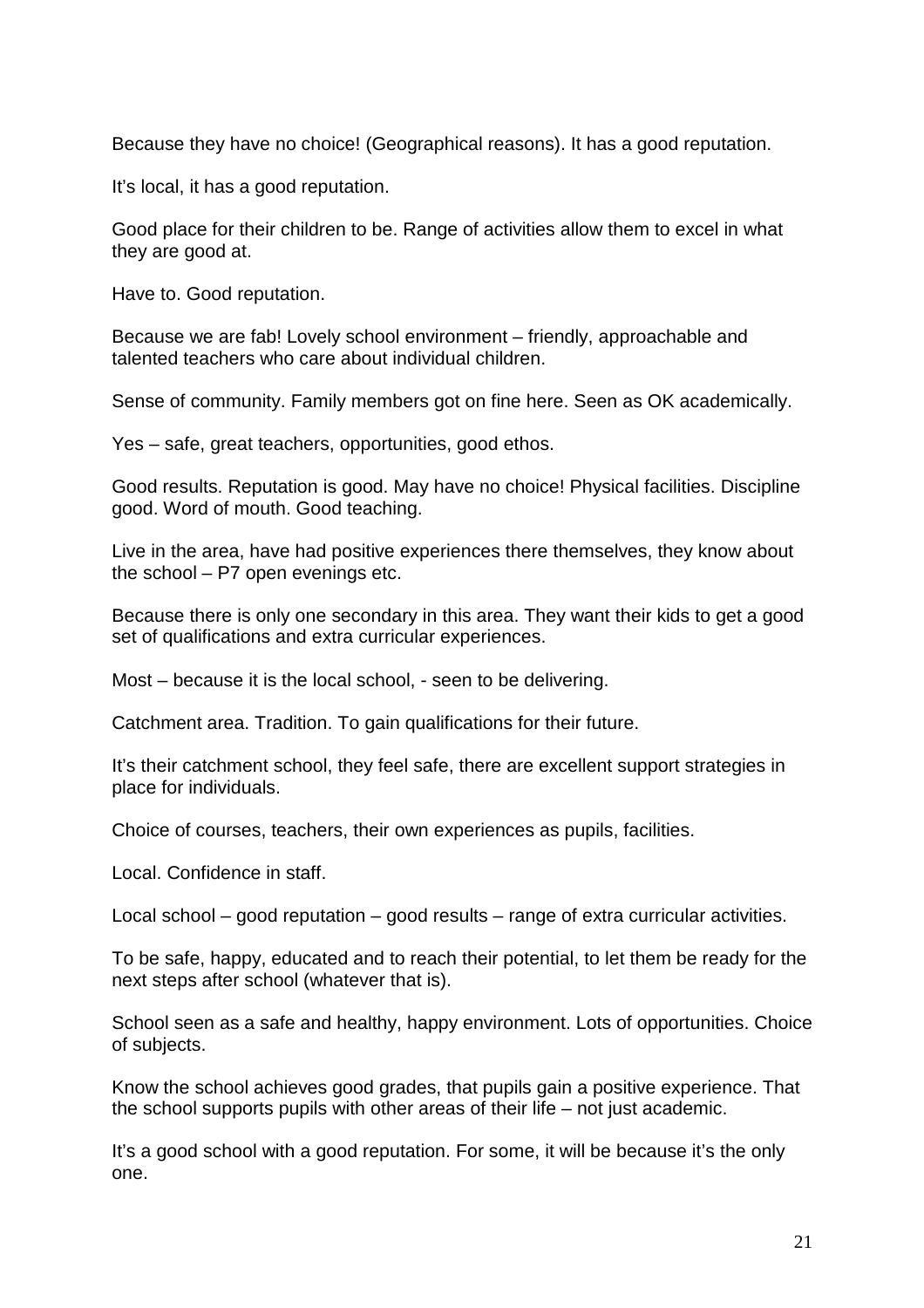They believe their child is getting a high quality education with a wide range of experiences available to them in addition to the school being in their catchment area.

Because it's a good place to be and there are opportunities to excel in a wide variety of areas.

Atmosphere. Innovative. Appreciate children's needs and opinions.

Where else would they go?

There is a feeling that the school cares about the young people and wants them to do their best.

Excellent teaching and learning. Very good attainments level. Sharing of achievements.

Good reputation/ opportunities.

No choice, alternatives are too far away. They want the same education as they got. They truly believe DGS to be a "good" school.

Ethos and professionalism of staff.

Good model of a comprehensive school. Children seem to come from a variety of background and mix well. Behaviour managed well. Good whole-school life ie Battlefields trips, plenty extra-curricular stuff.

Good reputation in community. Extra curricular opportunities. Good exam results.

It is the local school. It has a good reputation. It is a safe and friendly environment. It has good results.

Safe environment, well organised.

Geography (parents don't know why our school is such a good one!).

Extra curricular activities.

The willingness of teachers to go beyond the call of duty.

#### **Would you send your children to Dunbar Grammar School? Please explain why or why not?**

Yes – opportunities/ staff/ positive.

Yes – strong extra-curricular (DofE). Friendly atmosphere.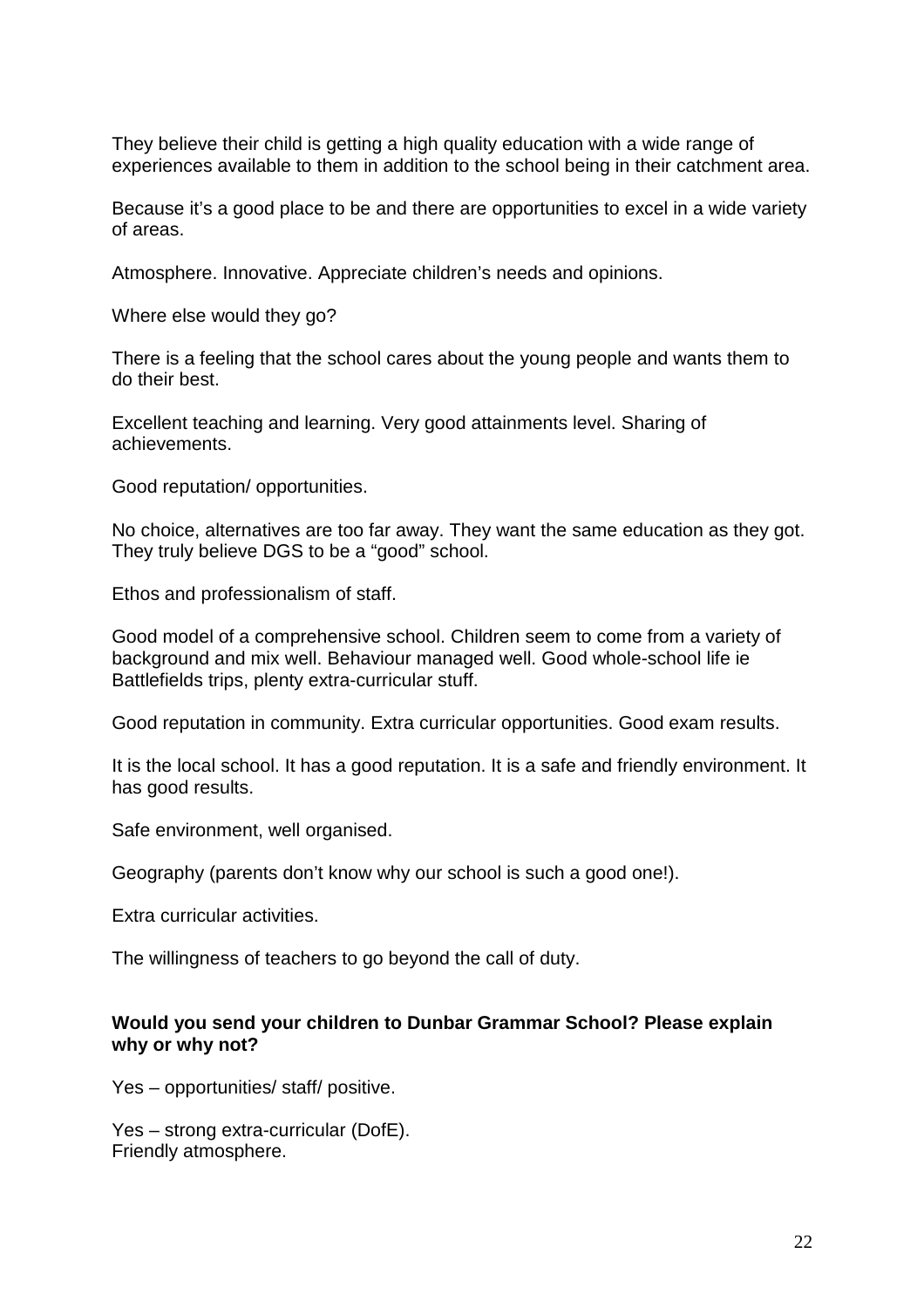Yes – excellent staff and students.

Yes – a safe, secure environment and a solid education.

Yes – I believe the experience they would receive would be better than my school experience.

No. They are now too old.

Yes. Teachers care and it has a special "ethos".

Yes.

If living in catchment area, yes I would. I would not send them to other schools.

Yes definitely. Everyone is given a chance, and there are opportunities for pupils to engage in a variety of different activities and courses.

Yes, I will, I will be very happy to.

Yes. Able to excel in an atmosphere of equality.

Yes. Range of students co-existing together and achieving.

Yes – vast experiences available for all learners. Great extra curricular. Healthy balance between academic and enjoyment.

Yes. Good atmosphere in whole school. Good staff.

Yes. Good results. Reputation is good. Physical facilities. Discipline is good. Word of mouth. Good teaching.

Yes. Ethos is very positive, school is modern and forward thinking, teachers care about pupils.

Yes and no. Yes, I think they could get a good school experience with what's on offer. No – not every experience is positive.

Yes. Because it is a safe environment with a reasonably good staff.

Yes. There is an ethos of firm, consistent yet caring handling of the individual in guidance, support staff and SMT and it is possible for students of all abilities to thrive and excel.

Yes. Good school with a positive ethos and values.

Yes. Tolerance and compassion.

Yes. Good comprehensive school – good teaching and learning – range of extra curricular activities.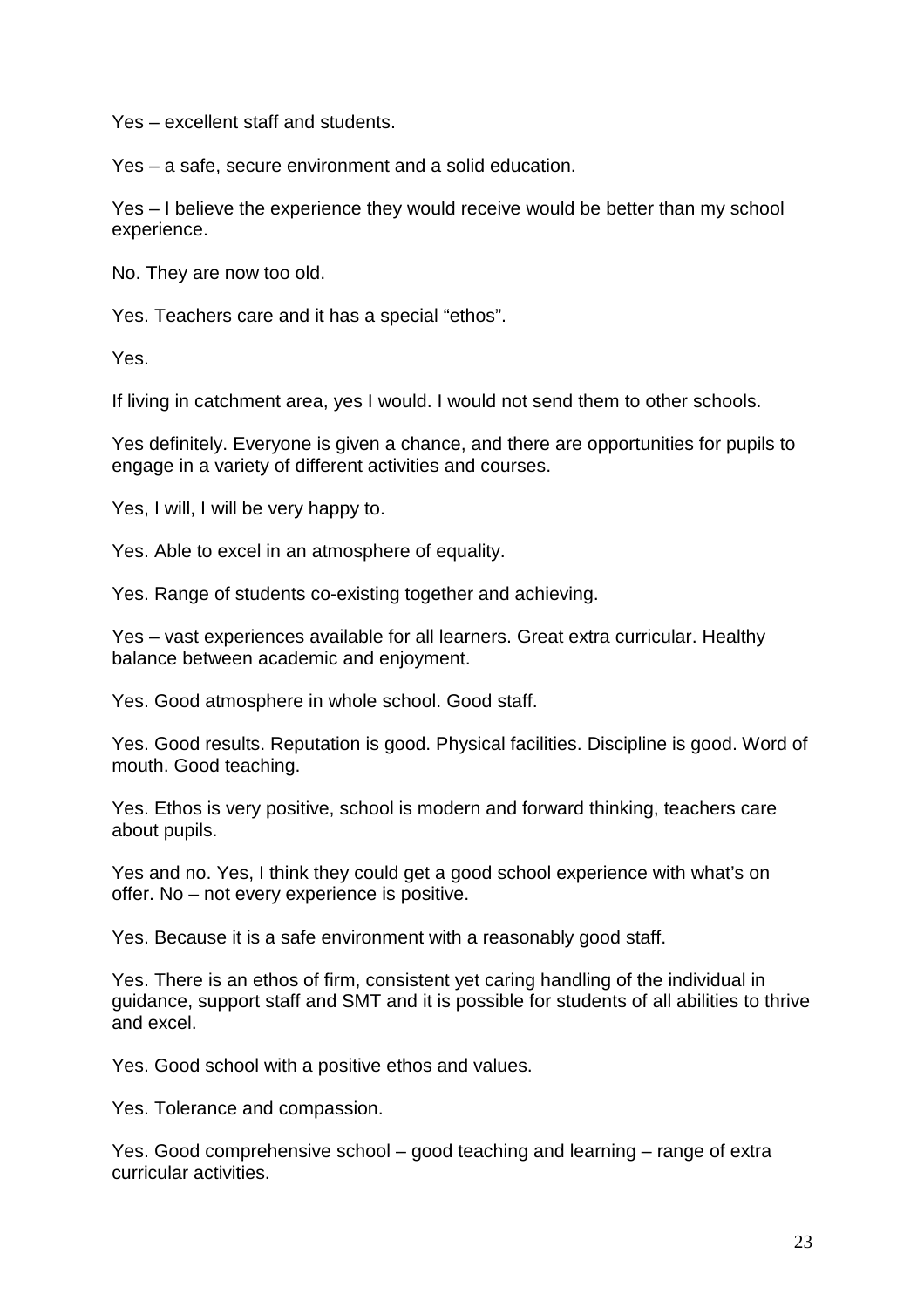Absolutely. It is the only local secondary school. All peers/ friends go there. I believe it is an excellent school and highly regarded in the town.

Yes. High attainment standards and lots of opportunities. Pupils have freeing reign over all subjects is excellent.

Yes. School values each pupil. There are many opportunities for pupils to excel in different areas. Allows pupils to be individuals.

Yes, I have a child in S4 and another due to some up next year. It is a school that cares about all of its pupils.

Yes. The students receive fantastic experiences/ support/ opportunities (in my opinion!) in terms of academic courses and extra curricular activities and guidance/ support/ caring environment.

Yes. I think there is a positive and caring environment here. I think the teachers care and are motivated. I think that Dunbar Grammar is a good place to be, grow, develop and learn.

Yes. Teachers are positive, prepared to adapt, try new things. Fun, enjoyable, staff clued up about all pupils – general concern for all. Guidance excellent – committed.

Yes – very high quality, dedicated staff members.

Yes – the school supports what many/ most/ all families want for their child.

Yes – gives pupils choices and opportunities which act as essential building blocks for future development.

Yes. Their individuality would be considered/ accommodated.

Yes. Ethos.

Yes. I would. Lots going on in the school and a positive ethos. The school seems very on top of AifL, AcfE, School of Ambition etc, ie current educational issues. Warm staff and a welcoming, caring environment.

Yes. Satisfied that he would receive good, quality education.

Yes.

Yes. Professional environment, innovative and caring.

Yes. Dunbar demonstrates a caring environment where teachers are happy to work.

Yes, walking around the school I always see classes who look motivated, the work looks exciting, teachers are enthusiastic about teaching their subject. Extra curricular opportunities are excellent – sport, eco committee, DofE, etc.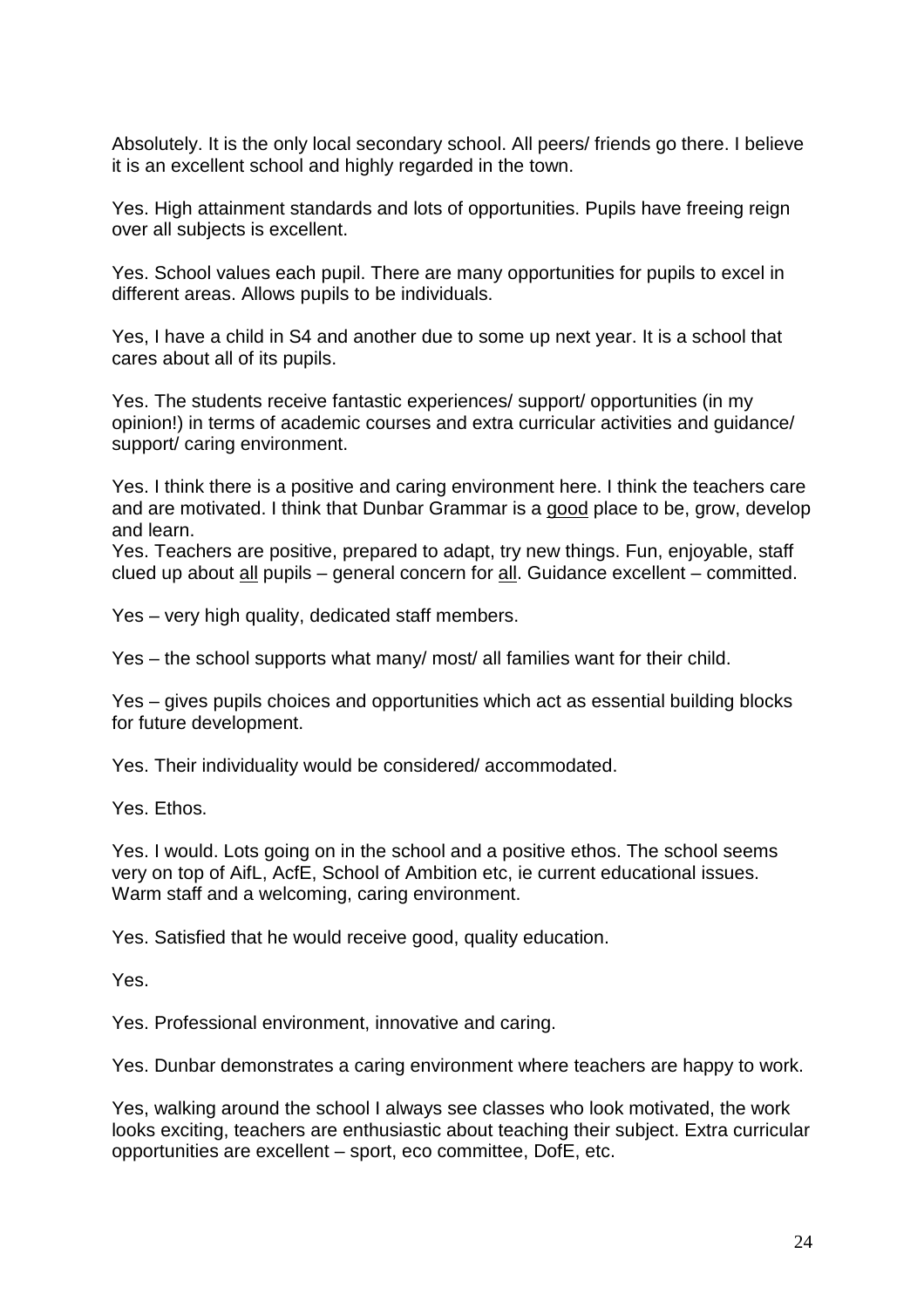All staff were then asked to identify two values that they would like to see included in any aims/values set for Dunbar Grammar School:

- Opportunities
- Excellence
- Respect for others and for knowledge
- Read More
- Respect for and from everyone
- Ambition
- Respect/ compassion to others: staff, community, students, world, environment
- $\cdot$  Everyone be ambitious  $-$  to try their best
- Try your best in all things
- Respect for others
- Respect for all people, property and environment
- Honesty in all you do
- Encouraging best effort in every class/ subject/ extra curricular activity
- Friendly atmosphere between all staff/ pupils
- Mission 3 Impossible?
- Respect each other/ staff and environment
- Ambition strive to always do **your** best
- Compassion and respect
- Care for the environment
- Sense of achievement for all
- Respect for selves, others and environment
- Care and respect for others
- Responsibility (for learning and environment)
- Active lifestyle
- Ambition
- Happiness
- Personal Success
- Self-confidence
- Fulfilment
- Happy, positive experience
- Self-confidence
- Tolerance
- Compassion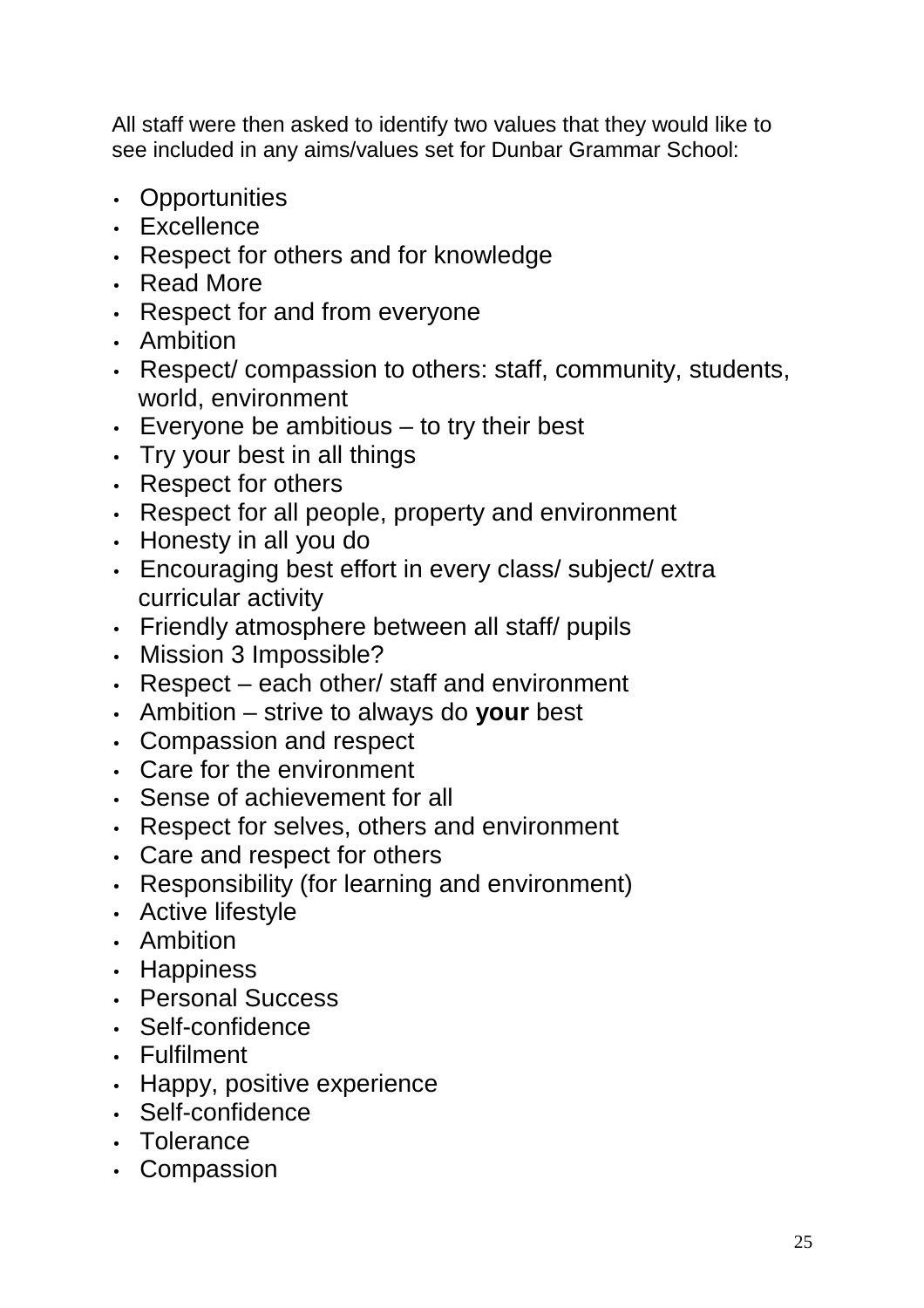- Caring
- Collegiality
- Commitment to include and encourage every pupil to achieve their potential.
- Respect for self, others and environment
- A commitment to include and encourage every individual to allow them to reach/achieve their full potential.
- Respect for self, others and the environment (in the widest sense – school, community and beyond)
- Self-belief
- Responsible
- Recognise all achievement
- Staff and pupils respect each other, the environment and their lives in general!
- Committed to include and encourage every pupil, to achieve their full potential.
- Respect for self/others/environment.
- Inclusive education for all
- A willingness to participate in all aspects of the school
- Respect between staff and pupils
- Pupils attain to the maximum level
- Strong environmental awareness and action. We are sustainable in every subject.
- Value community and work within it
- Motivated achievers
- Consistent discipline
- Behaviour code of conduct You are a member of DGS whether you are in the classroom on the sports field, on a school trip or in the community
- Be the best you can be
- Strong, positive ethos.
- Effective teaching and learning.
- Respect
- Unconditional positive regard.
- Equal opportunities for all to learn and recognised/respected.
- Pupils and staff value in school.
- Caring about and respecting each other.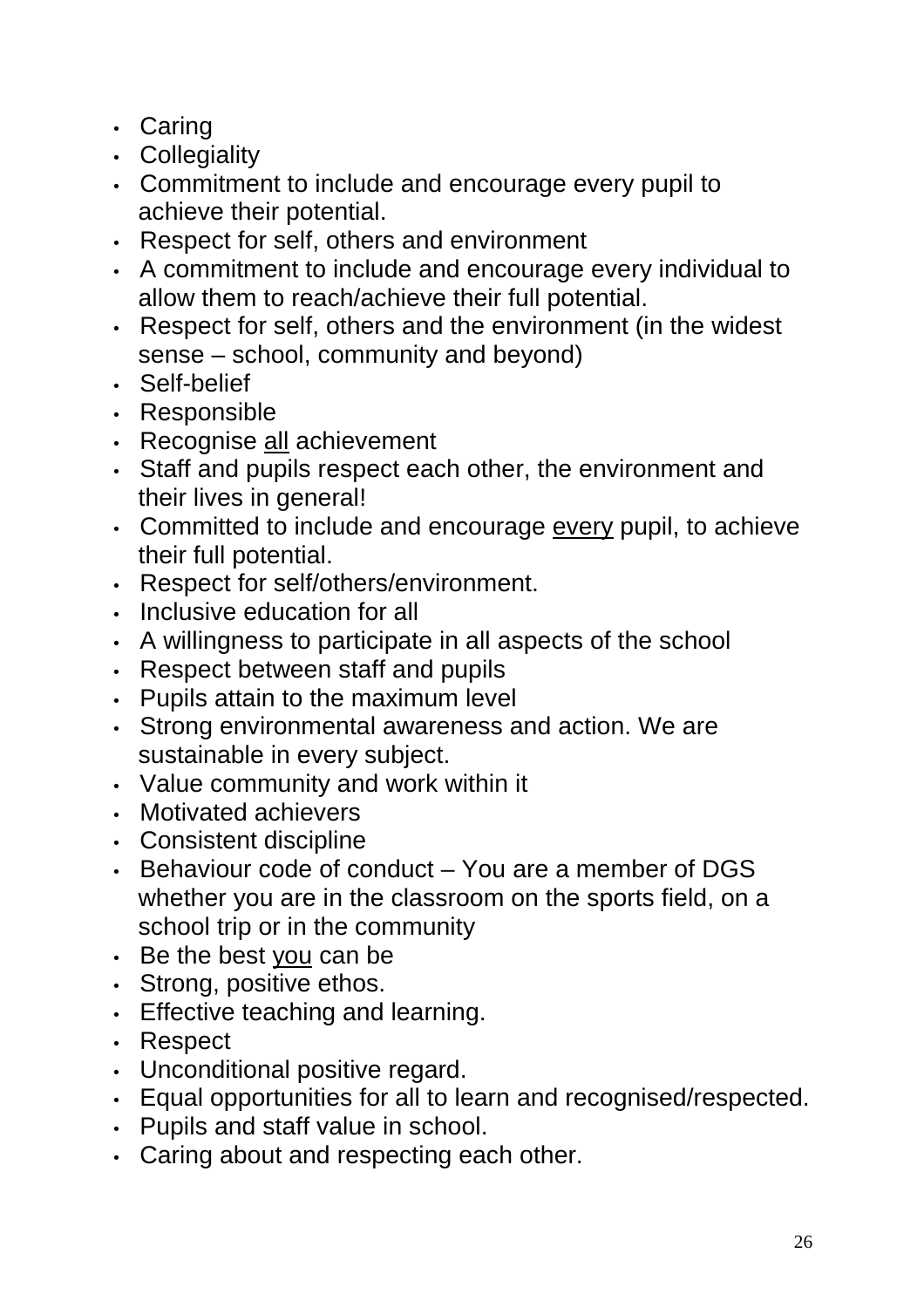- Giving your best.
- To give pupils a sense that noting is closed to them.
- Instil a sense of community.
- Community spirit.
- Positive attitudes.
- Respect
- Enjoyment
- Social responsibility
- Considerate aspirationalism
- Respect for learning
- Social responsibility
- Enjoyment
- Maturity
- Integrity
- Prepared to be involved in society after school/ help others at some level
- Fairness
- Opportunity
- Preparation for realities of adult life
- Encourage positive attitude
- Work hard to achieve your best
- Enjoy the education process (enjoy learning)
- Respect each other, staff and property
- Enjoyment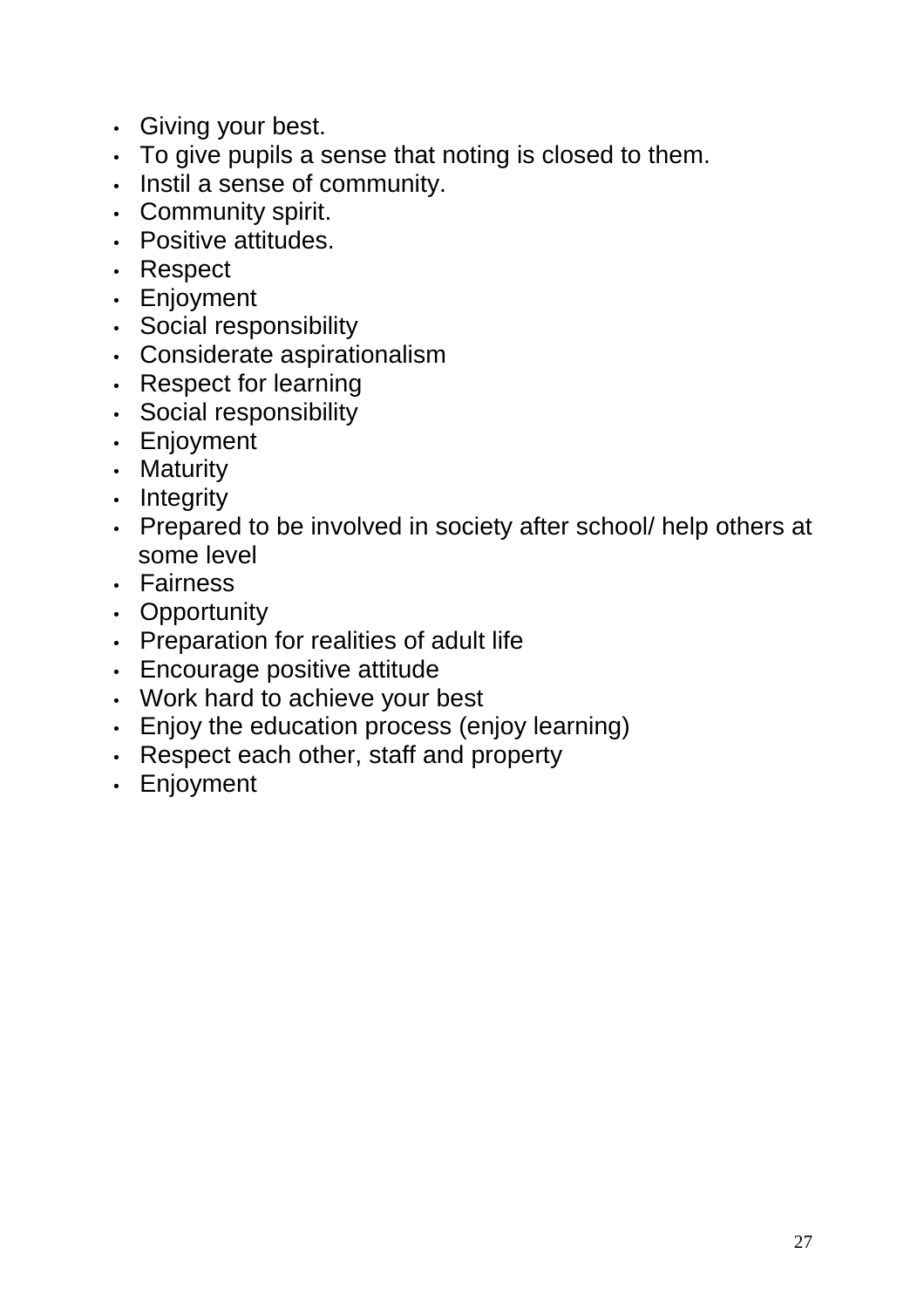Teachers were also asked for Further Comments:

New school motto?

Keep statement short, easy to remember, simple language pupils can all understand, no buzzwords which will fall out of date.

I would also like to add "to do your best" always. Resilience is also important.

Get rid of the tie! (Terrible logo).

Determination.

Keep the badge (castle), change the motto.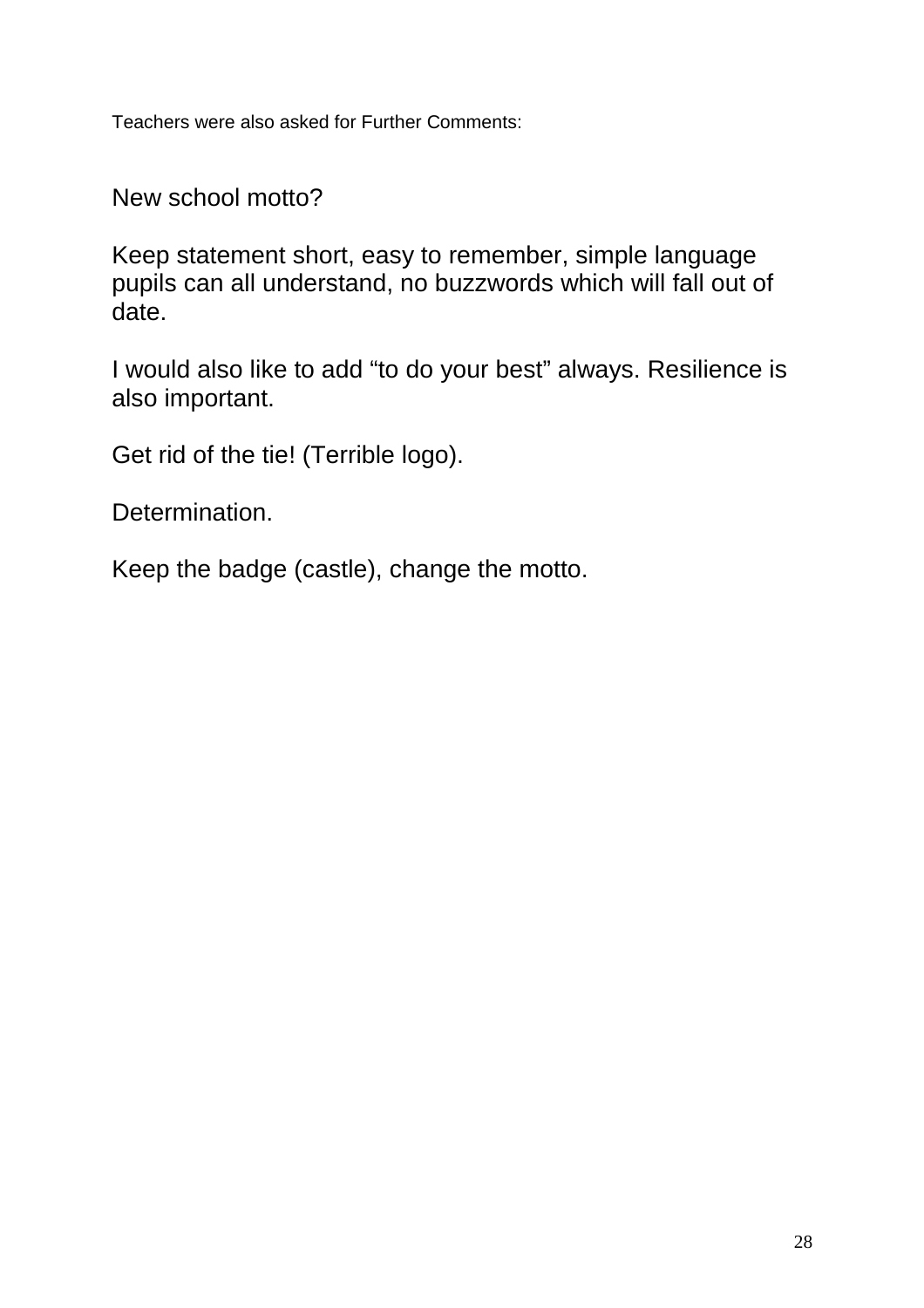## **Appendix – Values questions used**

## **Staff Questionnaire to Identify Core Values**

**Please consider the following questions, and record your own answers where possible:** 

- ♦ What motivated you to become a teacher?
- ♦ What are the key qualities you wish to encourage in your students?
- ♦ What are the main educational principles that guide the daily life of our school?
- ♦ Name three things that our school values highly in students?
- ♦ Name three things that our school values highly in teachers?
- ♦ Name three things of which our school is most proud of and say what values are implied in them?
- ♦ What symbols and signs do you see in the school that represent important school values?
- ♦ Why do you think parents send their sons or daughters to our school?